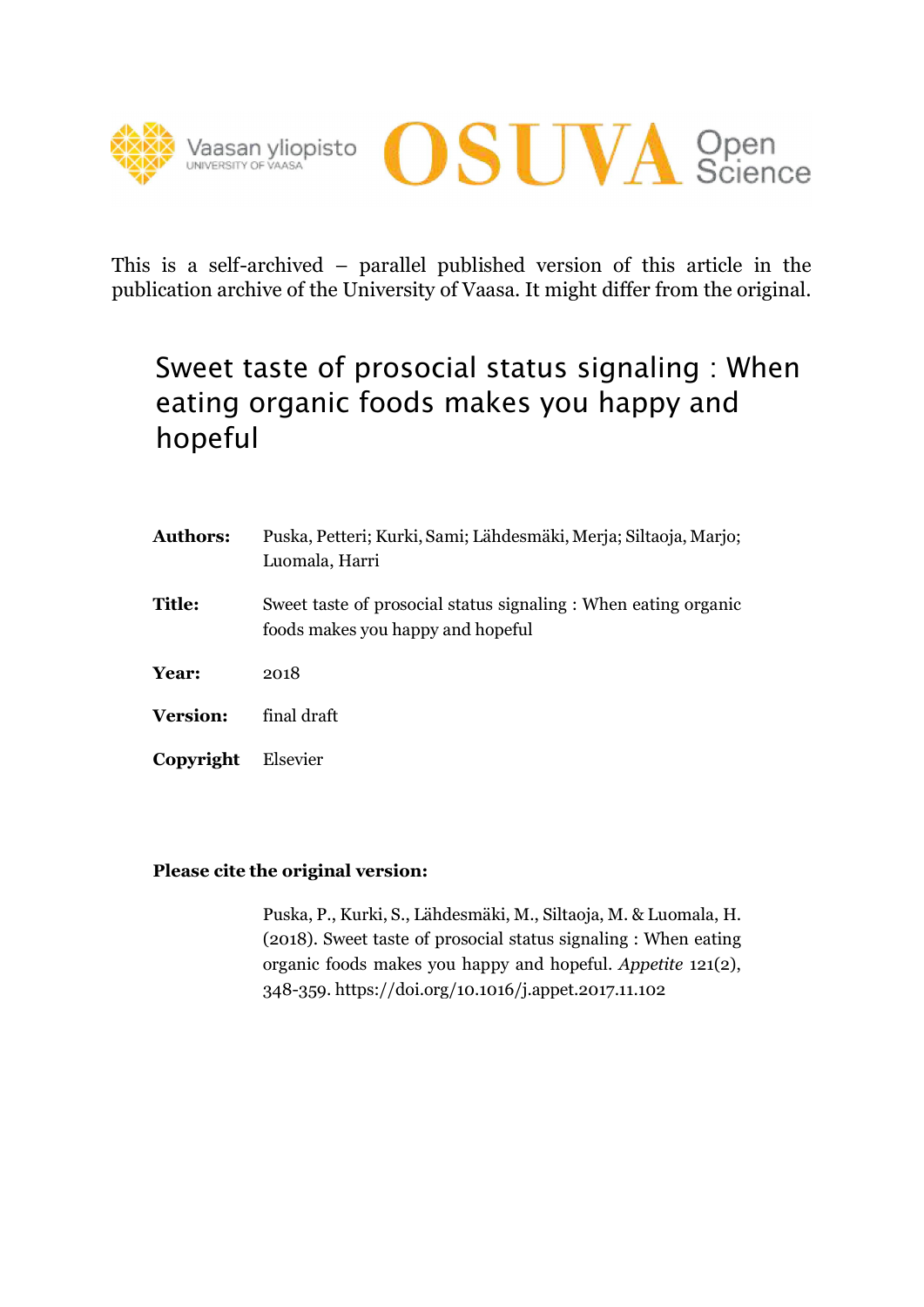# **Sweet taste of prosocial status signaling: When eating organic foods makes you happy and hopeful**

#### **Abstract**

**As the current research suggests that there are links between prosocial acts and status signaling (including sustainable consumer choices), we empirically study (with three experiments) whether food consumers go green to be seen. First, we examine how activating a motive for status influences prosocial organic food preferences. Then, we examine how the social visibility of the choice (private vs. public) affects these preferences.** We found that when consumers' desire for status was elicited, they preferred organic food **products significantly over their nonorganic counterparts; making the choice situation visible created the same effect. Finally, we go beyond consumers' evaluative and behavioral domains that have typically been addressed to investigate whether this** (nonconscious) "going green to be seen" effect is also evident at the level of more **physiologically-driven food responses. Indeed, status motives and reputational concerns created an improved senso-emotional experience of organic food. Specifically, when consumers were led to believe that they have to share their organic food taste experiences with others, an elevation could be detected not only in the pleasantness ratings but also in how joyful and hopeful they felt after eating a food sample. We claim that the reason for this is that a tendency to favor organic foods can be viewed as a costly signaling trait,** leading to flaunting about one's prosocial tendencies. According to these findings, **highlighting socially disapproved consumption motives, such as reputation management, may be an effective way to increase the relatively low sales of organic foods and thereby promote sustainable consumer behavior.**

**Keywords:** *organic food, prosocial signaling, status, motivational priming, senso-emotional experience, nonconscious behavior*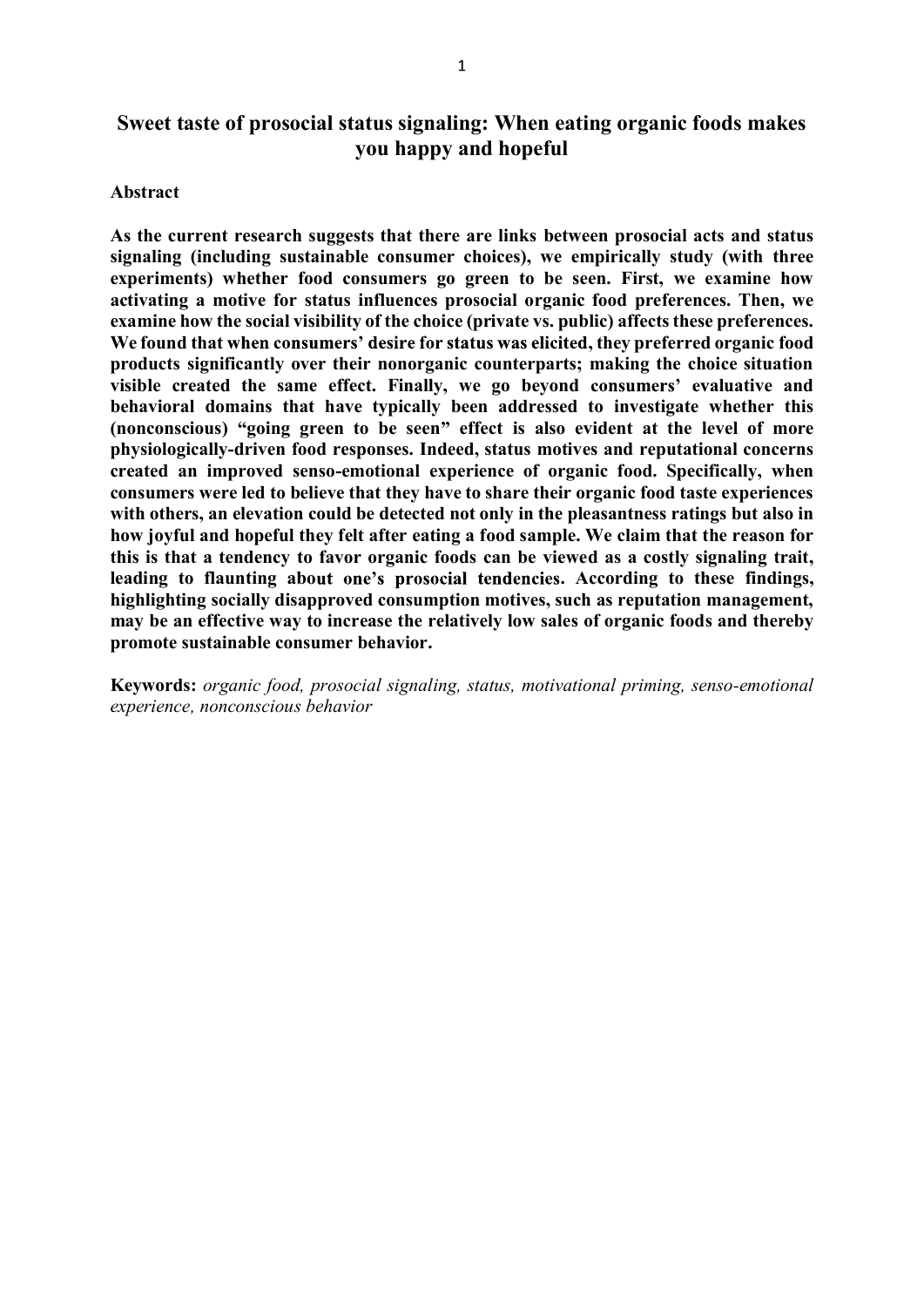#### **1. Introduction**

Current food consumption and production are not at a sustainable level (Reisch, Eberle, & Lorek, 2013): they contribute to climate change and environmental degradation (see Thøgersen, 2017). In fact, food is one of the three consumption domains, together with housing and transportation, with the most significant impact on the environment (cf. Tukker, 2015). Transitioning toward organic food consumption would offer a more sustainable alternative (see Scalco, Noventa, Sartori, & Ceschi, 2017). However, in spite of the positive general attitudes toward organically produced foods (see Marian, Chrysochou, Krystallis, & Thøgersen, 2014) their consumption has still remained relatively low. In the world's leading "organic country" (Denmark), the share of the consumed food accounted for by organic foods was 7.6% in 2014 (IFOAM, 2016). Although the share of organic food has steadily increased during the last years, this growth has remained moderate (see Lee  $\&$  Hwang, 2016). The critical question, then, is how to increase this share and advance more sustainable food consumption?

The high price of organic food is often suggested to be the major barrier to increasing their consumption (Aschemann-Witzel & Zielke, 2017; Jensen, Denver, & Zanoli, 2011; Magnusson, Arvola, Hursti, Aberg, & Sjoden, 2002; Padel & Foster, 2005). In the US, for example, it has been calculated that organic food is 40–175% more expensive than conventionally produced food (Magkos, Arvaniti, & Zampelas 2006). Other barriers that have often been mentioned include availability problems (e.g., Fotopoulus & Krystallis, 2002) and lack of clarity relating to organic labels, such as skepticism and lack of trust toward them (Hughner, McDonagh, Prothero, Shultz, & Stanton, 2007; Nuttavuthisit & Thøgersen, 2017) or limited awareness about them (Schleenbecker & Hamm, 2013). Why, then, are organically produced foods favored? The most common purchase reasons self-reported by consumers include superior taste, healthiness, food safety, animal welfare and environmental benefits (e.g., Boizot-Szantai, Hamza, & Soler, 2017; Hemmerling, Hamm, & Spiller, 2015) – the latter two can be considered to reflect prosocial, altruistic motives, whereas the former three are more selfish reasons (Kareklas, Carlson, & Muehling, 2014).

In the light of recent findings, it is however possible that organic foods are also favored due to other motives that are nonconscious or socially disapproved. We suggest that understanding these more socially oriented motives will reveal means to increase their popularity. The top purchase reasons for environmentally friendly hybrid cars have often been shown to be reputational (Maynard, 2007). In a similar vein, the major motive to participate in prosocial acts, such as charity donations (Ariely, Bracha, & Meier, 2009; Van Vugt & Iredale, 2013) or volunteering (Bereczkei, Birkas, & Kerekes, 2010), has in many cases been demonstrated to be status signaling. Perhaps the most illustrative example of this "prosocial status signaling" (i.e., attaining status through seemingly unselfish acts) is provided by the study of Griskevicius, Tybur, and Van den Bergh (2010). It revealed that after the nonconscious status motives of the study participants were activated, they preferred less luxurious green products over more luxurious nongreen products across a wide range of product categories (cars, washing machines, table lamps, etc.). Inconsistent with traditional status-signaling views<sup>1</sup> (see Mandel, Petrova, & Cialdini, 2006; Rucker & Galinsky, 2008; Wang & Wallendorf, 2006), but in line with the costly signaling theory (e.g., Hardy & Van Vugt, 2006; Roberts, 1998; Soler, 2012), eliciting the desire for status led consumers to shy away from luxury and to choose an alternative that benefits everyone.

 $1$  Consumers' tendency to signal about their status through consumption choices is an extensively researched topic. The vast majority of this research suggests that luxury brands, socially visible (expensive) consumer durables and the like "conspicuous products" are the main vehicles for such behaviors. Openly selfish motives, such as self-indulgence, are believed to motivate consumers to send a status signal.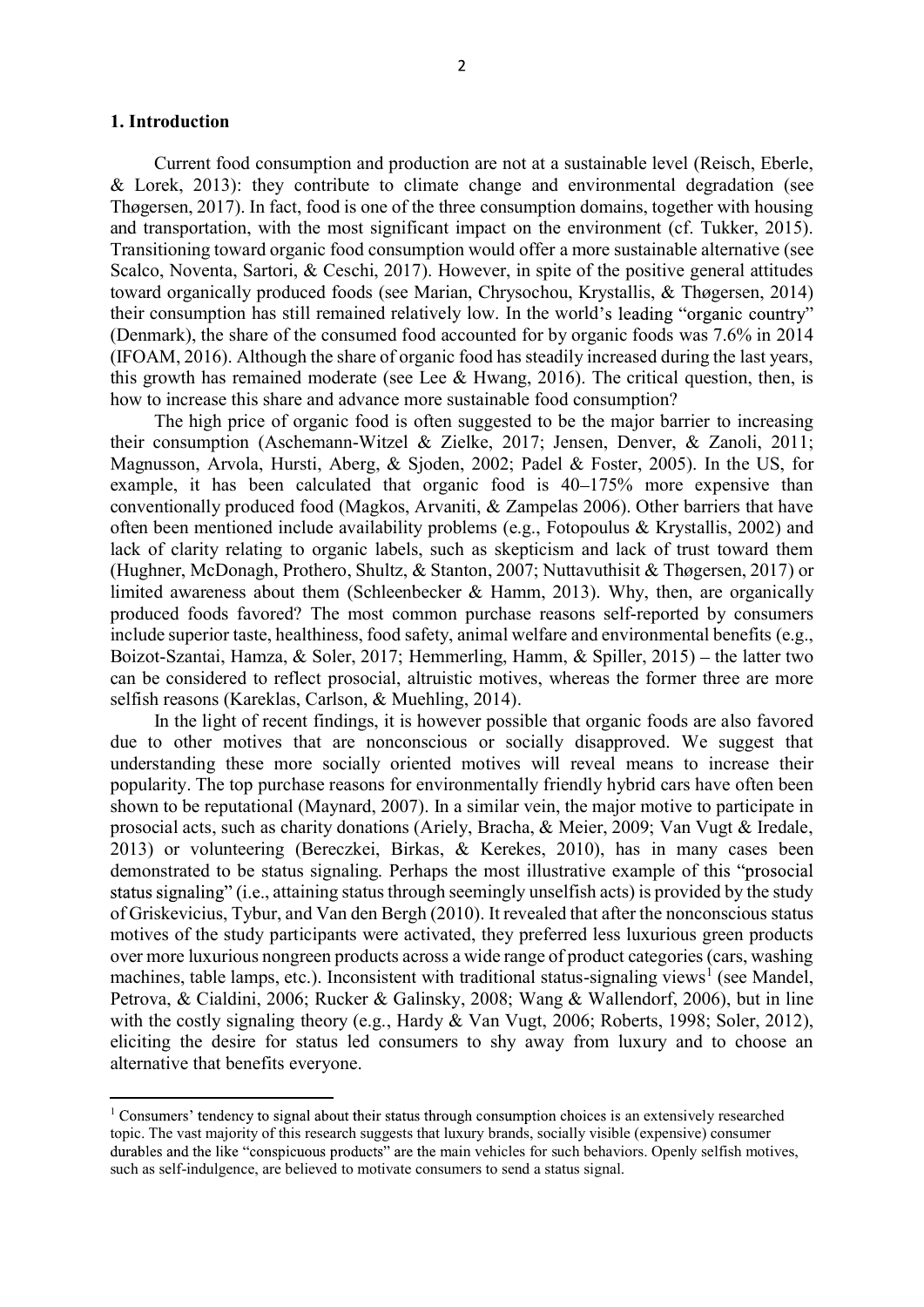The previous discussion leads to the obvious question that we aim to study: can prosocial status signaling occur in the mundane consumption context of organic food? Considering that, in spite of the higher price, organic foods are shopped for as effortlessly and automatically as their conventionally produced alternatives (Thøgersen, Jorgensen, & Sandager, 2012), the idea that motivational priming increases preference for them sounds intriguing.

However, this is not necessarily the whole story. Nonconscious exposure to a well-known brand (cf. universally known organic foods) has been shown to be able to make people more creative. In a study by Fitzsimons, Chartrand, and Fitzsimons (2008), Apple-primed study participants performed better in their appointed tasks than IBM-primed participants. In the food realm, when consumers' nonconscious status motives were activated, they started to signal their status through the size of food portions; exposure to a power prime got them to choose bigger food portions (Dubois, Rucker, & Galinsky, 2012).

Although there is now a body of research showing that activating a nonconscious goal can create a variety of reactions and responses, including food and eating-related behaviors (e.g., Schloesser, 2015; Sengupta & Zhou, 2007; Stöckli, Stämpfli, Messner, & Brunner, 2016), no evidence can be found for its effects on consumers' senso-emotional food experience (including traditional hedonic liking and more specific taste emotions). This is surprising particularly for two reasons. First, both sensory and emotional reactions to foods have generated rich research fields during the last decades (see Köster & Mojet, 2015; Schouteten et al., 2017). Second, studies drawing from Sirgy's  $(1982)$  self-congruity theory – conducted in the sensory realm  $-$  have implied for some time that (in)congruity between food brands' symbolic content and consumers' values (cf. motivations) may lead to a distinct sensory level experience (Allen, Gupta, & Monnier, 2008; Paasovaara, Luomala, Pohjanheimo, & Sandell, 2012). For this reason, we also aim to study whether prosocial status signaling  $-$  the "going green to be seen" effect manifests in ways that go beyond well-established evaluative and behavioral domains. Well-acknowledged, usually positive impact of organic label on taste perception (e.g., Ellison, Duff, Wang, & White, 2016; Lee, Shimizu, Kniffin, & Wansink, 2013) makes focusing on this issue extremely interesting.

To conclude, we suggest in this paper  $-$  and we will empirically reveal through three experiments for the very first time  $-$  that nonconscious activating of desire for status leads prosocial status signaling through favoring organic foods, which also manifests  $-$  intriguingly - in improvements in their senso-emotional experience (see Thomson, 2007). During this process, we draw from the newest evolutionary psychology (see Saad, 2016), priming and food research. This integration of ideas from motivational priming, costly signaling, (in)congruity accounts and food-elicited effect theories to elucidate how status concerns, reputational goals and senso-emotional experiences uniquely combine in this mundane consumption context of organic food represents the major contribution of this study. Next, we open the conceptual underpinnings leading to three research hypotheses.

#### **2. Conceptual underpinnings**

#### *2.1. Organic food as a costly signal*

Even though status signaling and sustainable consumer choices seem poorly compatible with each other, recent research has shown that important links exist between them. When the New York Times reported the top five reasons for buying a hybrid Prius, concern for the environment was last on the list. Instead, the Prius owners proudly reported that the most important reason for buying one was because "it makes a statement about me" (Maynard, 2007). In a similar vein, the study of Griskevicius et al. (2010) revealed that after the study participants were primed with status motives, they preferred less luxurious green products over more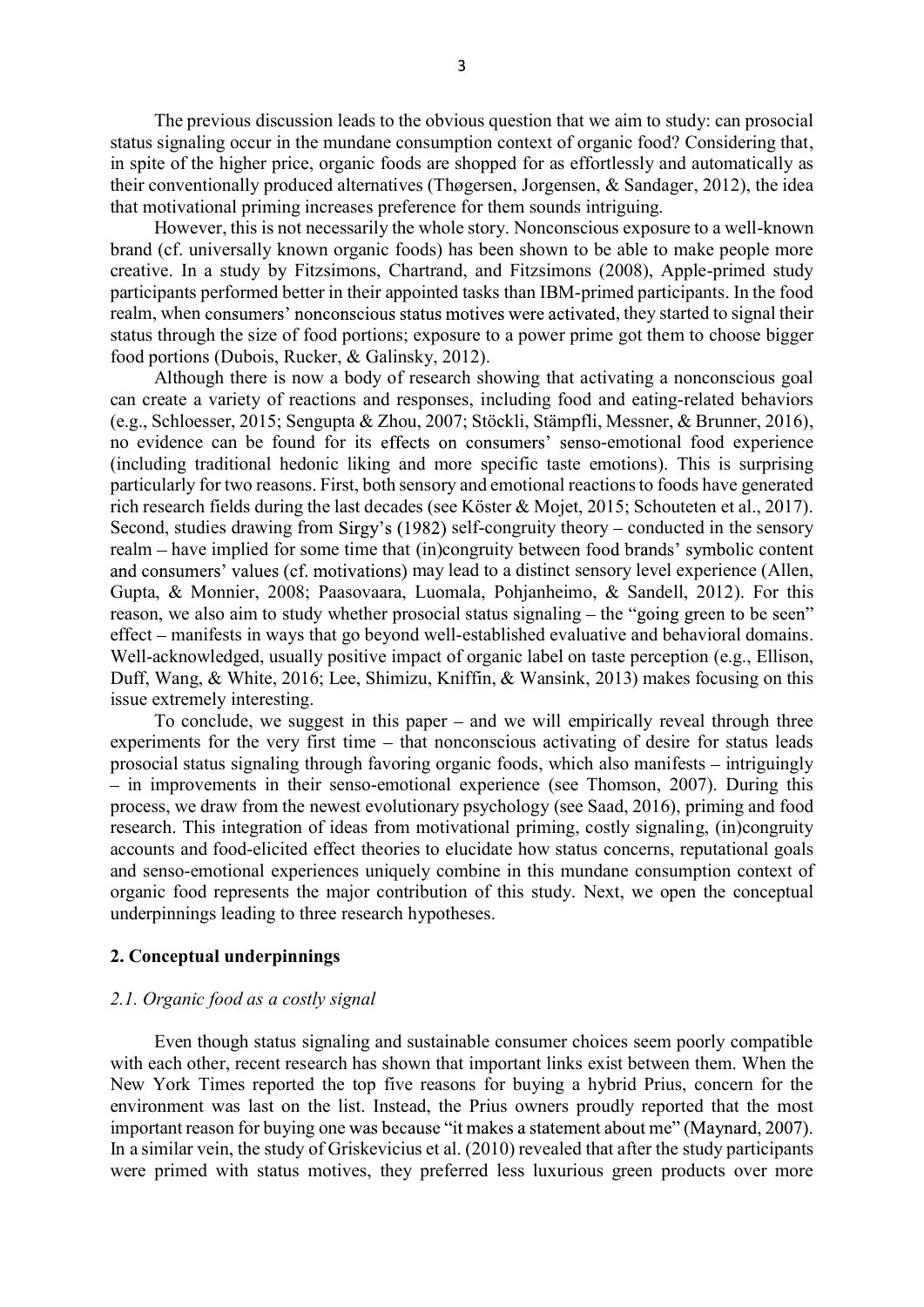luxurious nongreen products across a wide range of categories (e.g., cars, washing machines, table lamps). Status motives increased the desire for green products, especially when they were more (but not less) expensive than the nongreen products. Consumers' willingness to pay for a "green" signal and their status-motivated desire to display "austerity rather that ostentation" has been identified in other studies, too (Delgado, Harriger, & Khanna, 2015; Elliot, 2013; Sexton & Sexton, 2014; Van der Wal, Van Horen, & Grinstein, 2016).

Why then do consumers want to communicate about their status by favoring sustainable brands, products and services? It has been suggested (e.g., Maynard, 2007) that a person acting like this signals to others that he or she is a prosocial individual. Having a prosocial reputation can be extremely useful: people construed as cooperative and helpful are perceived as more desirable friends, allies, leaders and romantic partners (see Griskevicius et al., 2010). Thus, signaling about one's prosocial behavior may also be a viable strategy for attaining status. In other words, it offers an opportunity to be respected and honored in the peer group that, in turn, improves one's chances of attaining a leading position and the consequent resources.

In the light of these status-enhancing benefits, one might think that people would actually compete to be seen as being as prosocial as possible. Indeed, this has occurred throughout different cultures and time periods: this behavior is known as competitive altruism (e.g., Hardy & Van Vugt, 2006; Roberts, 1998). The existence of competitive altruism in human life is often explained through the lens of costly signaling theory (Zahavi, 1975). In the field of consumer research, it has been shown that favoring green (Griskevicius et al., 2010) and luxury products (Lee, Ha, & Megehee, 2015; Nelissen & Meijers, 2011) can act as costly signals of status. According to this perspective, an altruistic act communicates both about a person's prosociality and his/her ability to incur greater costs without a negative impact on fitness (cf. wealth) (Bliege Bird & Smith, 2005).

Our key theoretical assumption is that favoring organic foods can also act as a costly signal of status. To qualify as such, however, four criteria must be met (Bliege Bird & Smith, 2005). First, the signal must be observable. Organic foods meet this criterion because they are equipped with distinct visual labels and are often placed in separate locations in grocery stores (cf. Van der Wal et al., 2016). The second criterion relates to the fact that the signal must be costly to display for the signaler. The price premium that consumers pay for organic foods (Magkos et al., 2006) makes them prototypical examples of costly signals. Furthermore, as the availability of organic foods is in many cases more limited than that of conventional foods (Hjelmar, 2011), consumers may have to sacrifice a considerable amount of time and energy resources to finding them. Organic food production is also strictly regulated (i.e., there are hardly any cheaper forgeries with better availability). The third criterion is that it must be associated with some unobservable, yet desirable quality of an individual such as good genes or physical health or some status-enhancing, socially highly valued trait. According to the final criterion, a costly signal must ultimately yield a fitness benefit to its signaler. This benefit derives from the effects of signaling about one's habits on the behavior of signal receivers.

Concrete support for the claim that the latter criteria are also met in the case of favoring organic foods has been received from the study of Puska, Kurki, Lähdesmäki, Siltaoja, and Luomala (2016). This experimental study revealed that a male who signaled about his status through favoring organic foods  $-\text{compared to a male who did not }-\text{was not only perceived as}$ more respected and altruistic (the third criterion), but was also more favorably treated. Sending this costly, prosocial signal led the males receiving the signal to donate more money to him in a charity donation task (the fourth criterion). Hence, also in this everyday, smaller price tag consumption context, the criteria are seen to be met well. To conclude, because the current research suggests that there are links between prosocial acts (including environmental behaviors) and competition for status  $-$  and because indications from the status-enhancing potential of favoring organic foods have been received – we hypothesize as follows: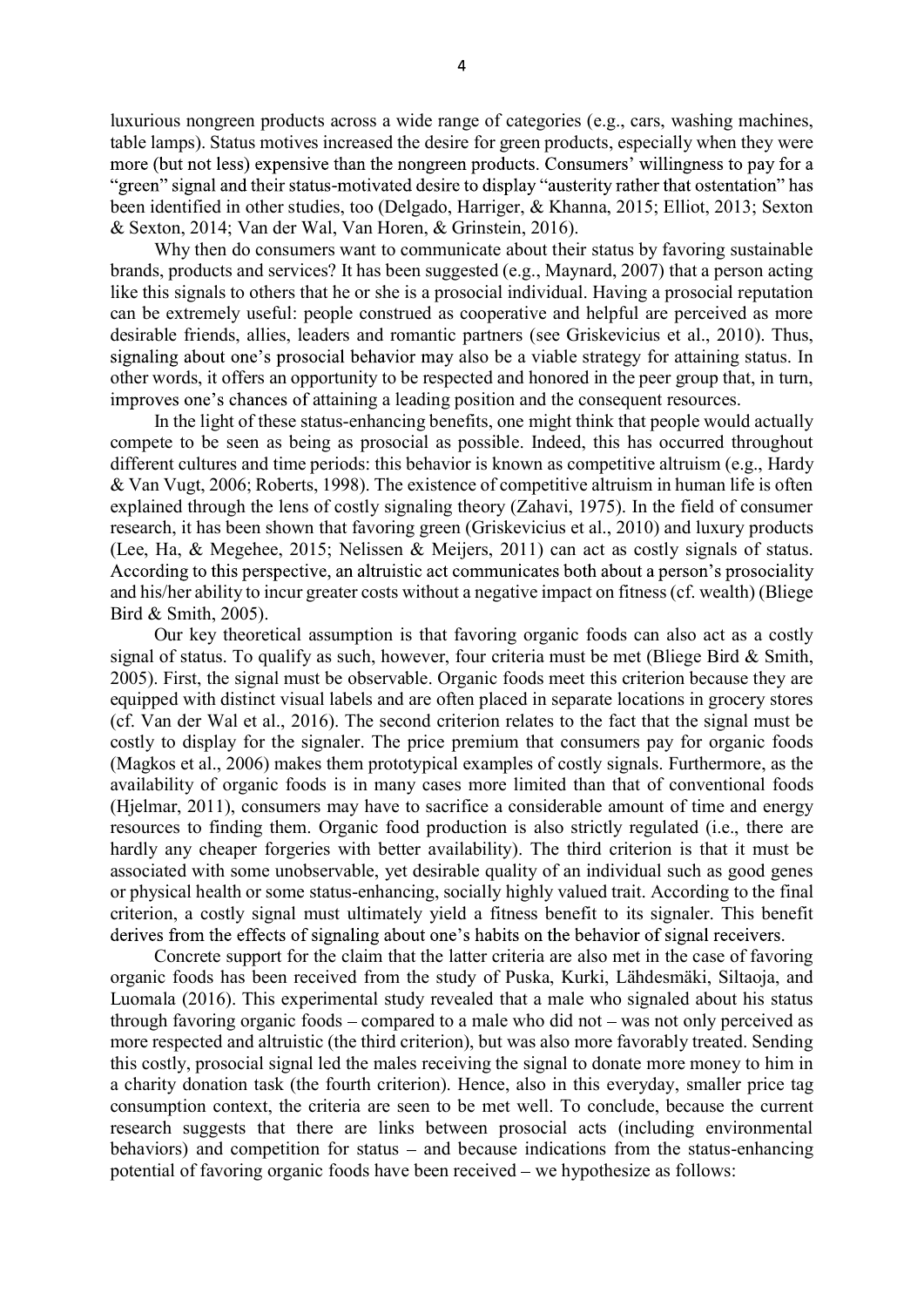H1. Activating consumers' status motives will increase the likelihood of preferring organic foods (compared to nonorganic foods).

#### *2.2. Role of social visibility*

According to costly signaling theory, one of the key factors in how status motives should influence one's decisions is the extent to which the choice situation is socially visible to others (cf. Kimura et al., 2012). Public purchases can conspicuously signal characteristics about the buyer to an immediate audience (i.e., to create reputational benefits). In contrast, if the purchases are made privately without any witnesses, the signaling aspects of the choice are much less salient (i.e., reputational benefits do not arise). As the purchase of green products enables a person to signal that s/he is both willing and able to buy a product that benefits others at a cost to his/her personal resources, activating a motive for status might lead people to engage in conspicuous conservation (i.e., public proenvironmental act).

Indeed, in line with the previous assumption, Griskevicius et al. (2010) showed that activating status motives led people to choose green products over more luxurious nongreen products only when they imagine shopping in public (but not in private). When it comes to social visibility of prosocial acts in general (e.g., conservation, cooperation and charity) people appear to be particularly sensitive to it (Bateson, Nettle,  $\&$  Roberts, 2006; Brick, Sherman,  $\&$ Kim, 2017). In the public goods game, for instance, it has been shown that people are prone to give money to preserve the environment only when the giving is public and can influence one's reputation (Milinski, Semmann, Krambeck, & Marotzke, 2006). To conclude, because in the public choice situation people have an opportunity to signal about their prosocial tendencies and considerable resources to others, we hypothesize as follows:

**H2**. When the choice situation is socially visible, activating the status motives further increases the likelihood of preferring organic foods (compared to a private situation).

#### *2.3. Senso-emotional experience of organic foods*

Although previous studies have not tackled the effects of activation of nonconscious consumption motive on consumers' senso-emotional food experience – traditional hedonic liking and experiencing more specific taste emotions – there are no reasons to assume that the "going green to be seen" effect would be limited to product choices. Exposure to well-known brands (cf. *organic food*), for instance, can work as a prime cue leading to goal-directed behavior (Fitzsimons et al., 2008). In the beverage context, it has been shown that after consuming a can of placebo energy drink, blood pressure increased significantly among the study participants with high performance motivation, but not among those with low performance motivation (Irmak, Block, & Fitzsimons, 2005).

Why, then, would status motives create an improved sensory level experience? To shed light on this issue, we turn our focus to consumer value  $-$  brand symbolism (in)congruity explanation model (see Allen et al., 2008). It starts from the premise that products and brands (cf. *organic food*) possess symbolic contents to which consumers are likely to react on the basis of some value personal values are closely related to basic human motivations (see Grunert, Hieke,  $\&$  Wills, 2014). Self-congruity theory (Sirgy, 1982) suggests – the most relevant conceptual idea behind the thinking – that consumers prefer and choose products or brands with symbolic meanings that are congruent with their self-concepts. Incongruity, in turn, usually leads to an opposite effect. For the present study, the particularly relevant insight is that (in)congruity between food brands' symbolic meanings and ones' values can manifest itself in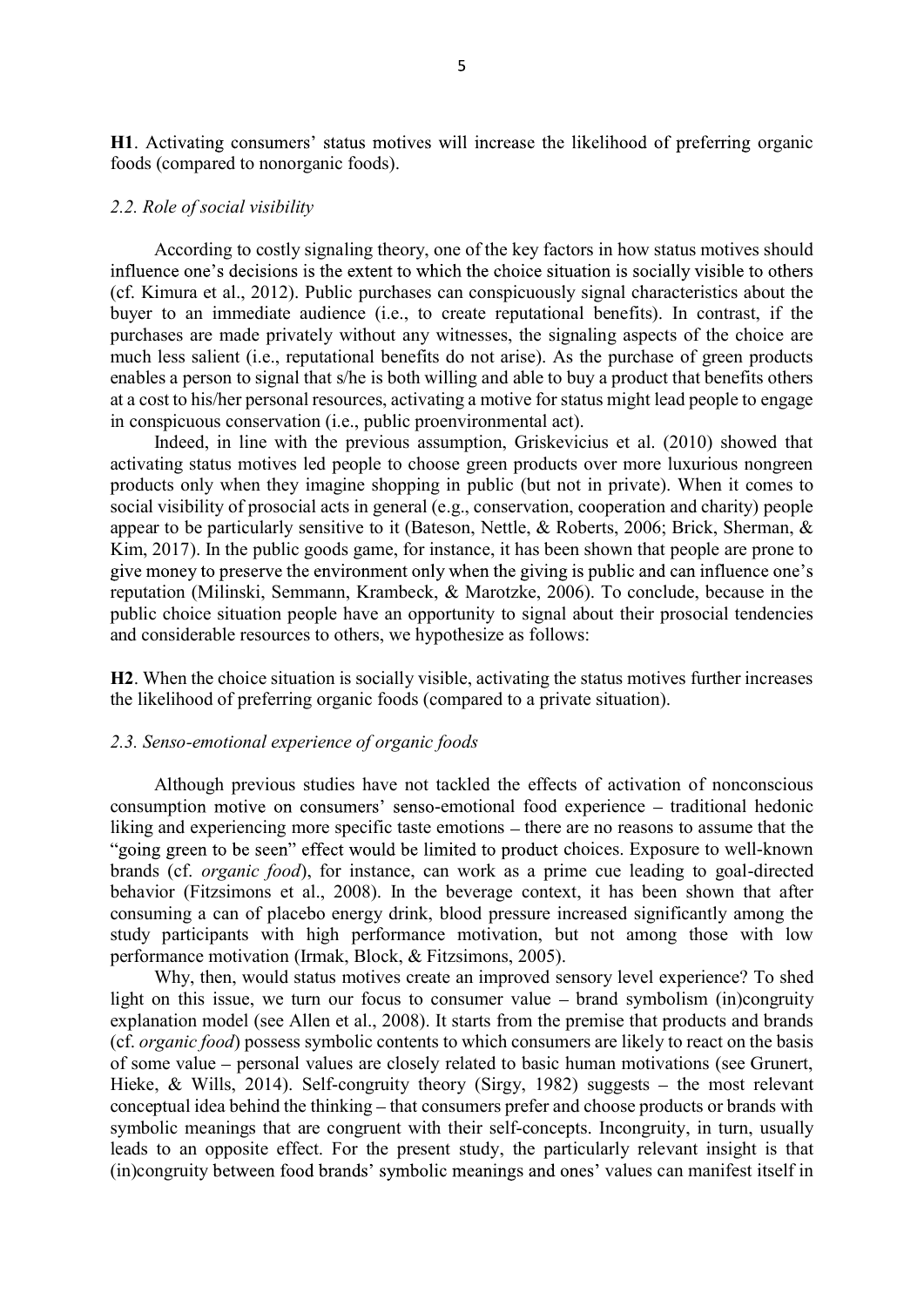the (un)pleasantness of the taste experience (Allen et al., 2008; Pohjanheimo, Paasovaara, Luomala, & Sandell, 2010).

The study of Paasovaara et al. (2012) provides an illustrative example of the (in)congruity effects: it discovered that after priming a hedonistic value, the sensory perception of a yogurt brand carrying congruent symbolism was significantly elevated among consumers appreciating hedonism – this effect did not materialize when they tasted a yogurt brand signaling incongruent symbolism (i.e., conservatism).

In a similar way, we postulate that the (in)congruity effect can shape the senso-emotional experience of organic food. Specifically, the activation of consumers' status motive is assumed to trigger their need to be respected and honored amongst the fellow peers. Consequently, the improvement of senso-emotional experience requires that organic foods emit symbolism congruent with this motive. We have contended throughout the manuscript that favoring them is associated with plenty of status-matching symbolism including socially highly-valued features of prosociality and affluence. On the other hand, also incongruity (e.g., the motivational conflict between self-enhancement and self-transcendence drivers  $- cf.$  Schwartz, 2010) can emerge  $-$  causing a less pleasant senso-emotional food experience. In any case, the (in)congruity theorization supports our rationale.

Senso-emotional experience, including more specific taste emotions, refers to a broader food experience that goes beyond general hedonic liking. The concept was introduced by Thomson (2007). Although sensory food research has traditionally relied on hedonic evaluation when producing understanding about consumers' food product experiences (Lawless  $\&$ Heymann, 2010), broader views, going beyond liking, have recently gained more momentum (Gutjar et al., 2015; Ng, Chay, & Hort, 2013; Schouteten et al., 2017); a major focus has been in emotional conceptualizations (Jiang, King, & Prinyawiwatkul, 2014; Köster & Mojet, 2015; Thomson & Crocker, 2015). This focus is not surprising per se because the interplay between the sensory properties of food and emotions is well-known. A sweet taste, for instance, can create positive emotions, whereas a bitter taste can evoke negative ones (Bagozzi, Gopinath, & Nyer, 1999); salty and sour, in turn, may elicit various emotional associations, such as surprise, sadness and fear (Rousmans, Robin, Dittmar, & Vernet-Maury, 2000).

The study of Thomson, Crocker, and Marketo (2010) illustrates well these complex conceptualizations, analyzing the relationships between the sensory characteristics of chocolates and emotions during tasting the products. In the study, one dark chocolate brand characterized by its sweet and creamy flavor yielded emotional associations such as fun, easygoing and comforting, while another dark chocolate brand with a bitter and coffee-like flavor was related to confidence, adventurousness and masculinity. In other words, tasting the food created specific "taste emotions" in the consumers' minds. We adopt this broader food experience view (including general liking and more specific taste emotions) for this paper.

Finally, it must be stressed that organic label (or other corresponding information) is known to have an impact on taste evaluation of food (see Bauer, Heinrich, & Schäfer, 2013; Bernard & Liu, 2017; Ellison et al., 2016). In the case of most food categories or types (vegetables, fresh foods, wines etc.) this so called "organic halo effect" is shown to be positive (i.e., higher pleasantness ratings), but some exceptions exist. Organic vice foods, such as sodas and cookies, are typically experienced as less tasty than their conventionally produced alternatives (Lee et al., 2013; Van Doorn & Verhoef, 2011). When tasting blind, however, consumers usually cannot say whether the food sample is produced using organic or conventional methods (e.g., Hughner et al., 2007).

To conclude, since tasting can create a broader food experience and because it is possible that activating a nonconscious goal may affect consumers' sensory food reactions – symbolism representing organic food, congruent with prosocial status considerations, heightens this possibility – we hypothesize as follows: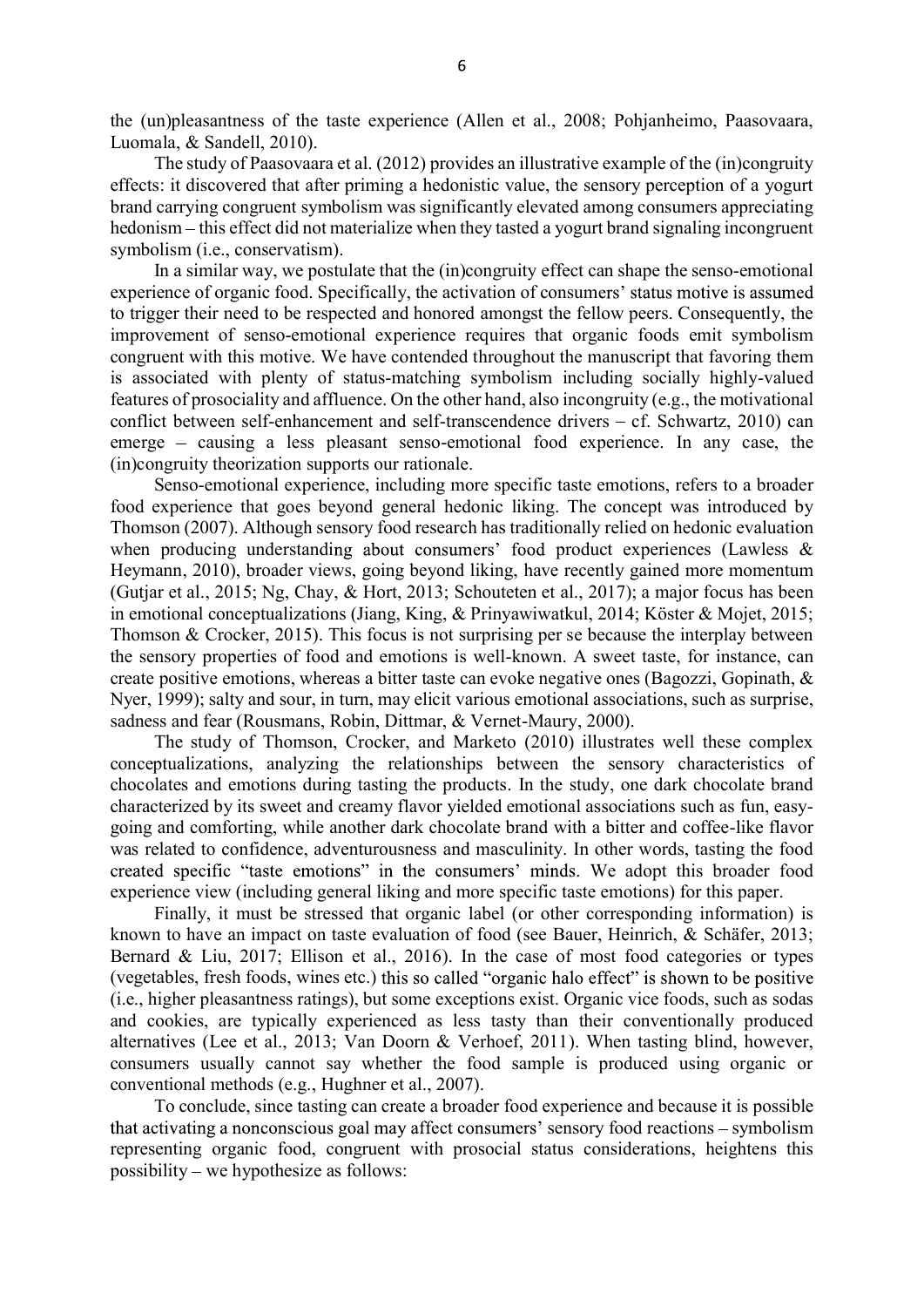H3. Activating consumers' status motives will improve the senso-emotional experience of organic food and making the reputational aspects salient will further boost it.

In Fig. 1 we summarize the conceptual thinking of the study. Status motive activation not only increases preferring organic food, but also improves its senso-emotional experience. A socially visible choice and tasting situation boosts both of these prosocial status-signaling effects.



**Fig. 1**. Hypothesized effects of status motive activation and social visibility on choice and senso-emotional experience of organic food.

### **3. Experiment 1**

#### *3.1. Materials and method*

The first study examined how activating a motive for status influences choices between proenvironmental organic food products and their nonorganic counterparts. As the current research suggests that there may be important links between displays of caring, environmental behaviors, and competition for status, we predicted that activating status motives should increase the likelihood of choosing more organic food products.

*Participants, design and procedure*: Eighty student consumers (M<sub>age</sub>=26.1 years, SD=3.83, 50% of men, the most common (55%) household yearly income level 0-19999 $\epsilon$ ), were approached with a questionnaire under the pretext of a memory recall task in a university library in a large Finnish city. First, they were escorted to a peaceful place where they completed the questionnaire (anonymously) at their own pace (approx. 15-20 minutes). The study had two between-subjects motive conditions: status ( $n=40$ ) and control ( $n=40$ ), in which the participants were selected randomly. No incentives for participation were given. The study participants were debriefed at the end of the experiment.

Status motives were elicited by showing participants a list of 20 words (on the first page), of which they should remember as many as possible; they were told that they would be asked about the words again at the end of the study (cf. Maio, Pakizeh, Cheung, & Rees, 2009). Among these nouns were embedded 12 words related to high status (luxury product, designer watch, first class, etc.). The participants had three minutes to look at the words (data collectors ensured that they looked at the words during the time allotted). The control condition was otherwise identical, but this time the noun list included only words without any kind of link to high status (backpack, table lamp, fraction, etc.). The participants in this condition also had to look at the words for three minutes. The status words had nothing to do with prosocial behavioral strategies, such as cooperation, helping, self-sacrifice or proenvironmental behavior.

*Products*: After the motive activation, and before the participants were allowed to make the product choices (approx. 6cm x 9cm images in color were used), they answered filler questions relating to use of technology. In this way, it was ensured that the participants would not understand the actual purpose of the study (post-study interviews did not reveal any suspiciousness). After these questions, the participants had to make dichotomous choices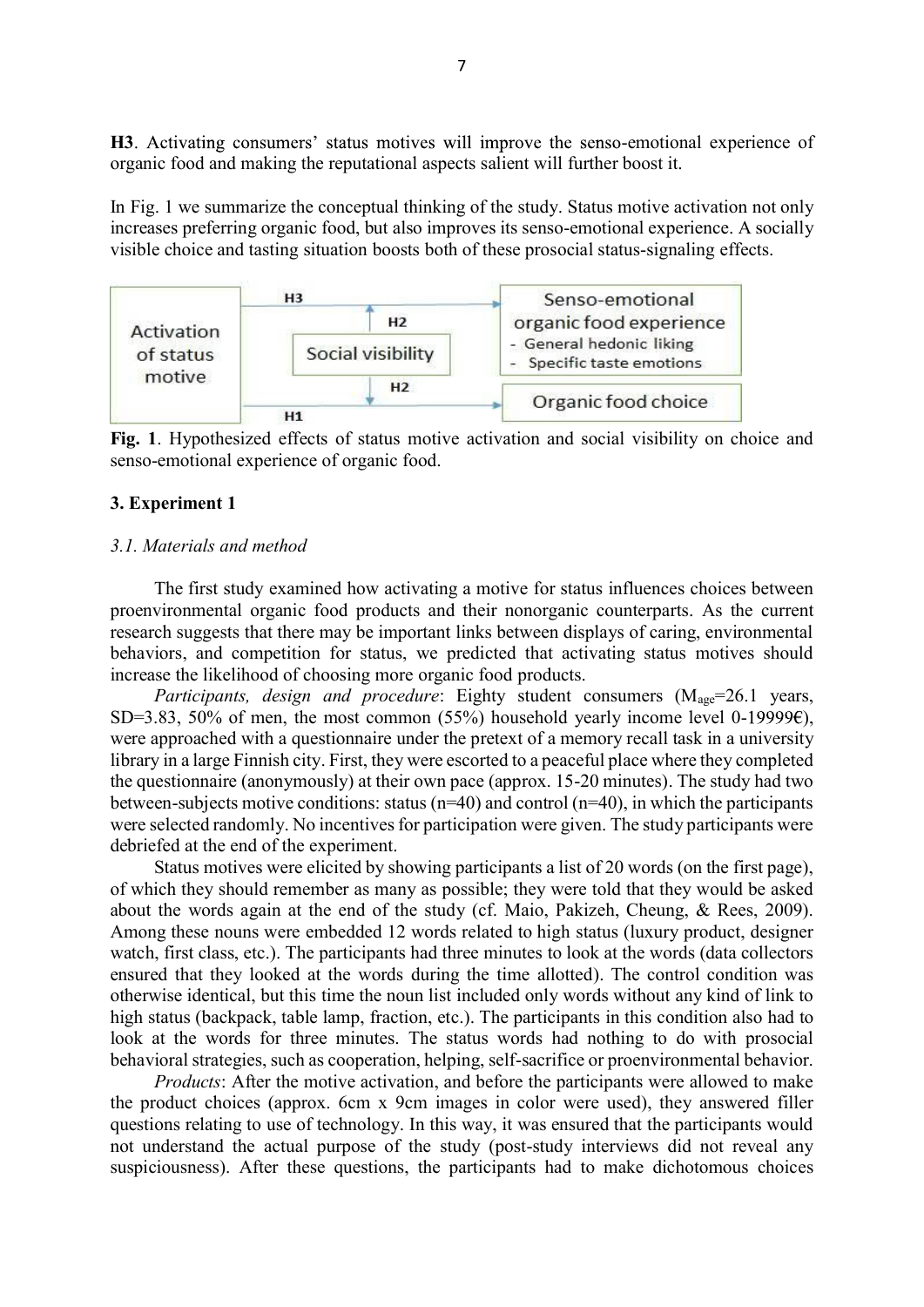concerning six food product pairs: two product pairs contained an organic option (bacon and coffee). These product types were chosen for the study because they are both currently available in an organic and a conventional form – manufactured by the same company – and their package solutions were very similar. Counterbalanced product pairs (i.e., order of the two products varied) were always presented on their own pages. Price information was not shown at any time.

Regarding the other product pairs, in two pairs participants had to make a choice between a more luxurious product and its conventional version (cold cuts and blue cheese). This juxtaposition was included in the study for two reasons. First, we wanted to investigate whether activating a motive for status  $-$  in line with traditional status-signaling perspectives  $-$  would lead consumers to favor more luxurious and indulgent products over conventional ones (cf. Rucker & Galinsky, 2008). Second, we wanted to have some initial confirmation that status activation would not simply lead people to favor options that are more *special, fashionable* or *unique* (cf. organic, luxurious vs. conventional) regardless of the actual product characteristics. Two more pairs (milk and cooking cream) were added as filler products to reduce the possibility that the participants would figure out that organic food products are the key interest of the study.

*Pre-tests*: We predicted that status motives should lead people to want to be seen as more prosocial, and thus it was important that both organic products were perceived as being associated with more prosociality than their nonorganic counterparts. We thus pretested the perceptions of both products with a separate group of 176 participants (88 men, 88 women). These participants saw either the organic products or the nonorganic products. For both of the products, participants indicated on a 1–9 scale the extent to which the person who favors this product was (a) nice, (b) caring, and (c) altruistic. As expected, compared to the nonorganic products, both organic products were associated with being nicer (Ms 5.94, SD=1.06 vs. 5.21, SD=1.02, p<.001, d=.7), more caring (Ms 6.40, SD=1.14 vs. 4.41, SD=.95, p<.001, d=1.9), and more altruistic (Ms 5.73, SD=1.11 vs. 5.05, SD=.99 p<.01, d=.65). Thus, as expected, people who seemed to favor these organic products, relative to their nonorganic counterparts, were perceived as more prosocial.

It was also important to verify that the status word list (relative to the control word list) is capable to elicit desire for status. Thus another manipulation check was conducted with a separate group of 30 participants (15 men, 15 women). We used "status consumption statements" developed and validated by Eastman, Goldman, and Flynn (1999). Specifically, after looking at the words and answering the filler questions, participants were asked to indicate on a scale  $1-7$  the extent they: 1) "are interested in new foods with status", 2) "would buy a food product just because it has status", and 3) "would pay more for a food product if it had status". As expected, the statements (one composite measure was formed,  $\alpha$ =.747) received higher scores (Ms 3.56, SD=.783 vs. 2.73 SD=.768, p<.01, d=1.1) among participants who memorized the list of status words  $(n=15)$  - participants' sex did not interact with motive primes  $(p>3)$  meaning that the word lists had similar effect to men and women. Hence, our status prime (compared to control prime) seems to be capable of activating consumers' desire for status.

#### *3.2. Results and discussion*

The key prediction in the experiment was that activating status motives should increase the likelihood of choosing the organic product (relative) to the same organic product in the control condition. Indeed, as predicted, whereas 50% of the chosen products were organic in the control condition, the corresponding share was 70% in the status condition. As interaction was not detected,  $p > 2$ , the two target measures were summed to yield a choice index (range:  $0 - 2 - cf.$  Wheeler & Berger, 2007). A one-way analysis of variance (ANOVA) showed that this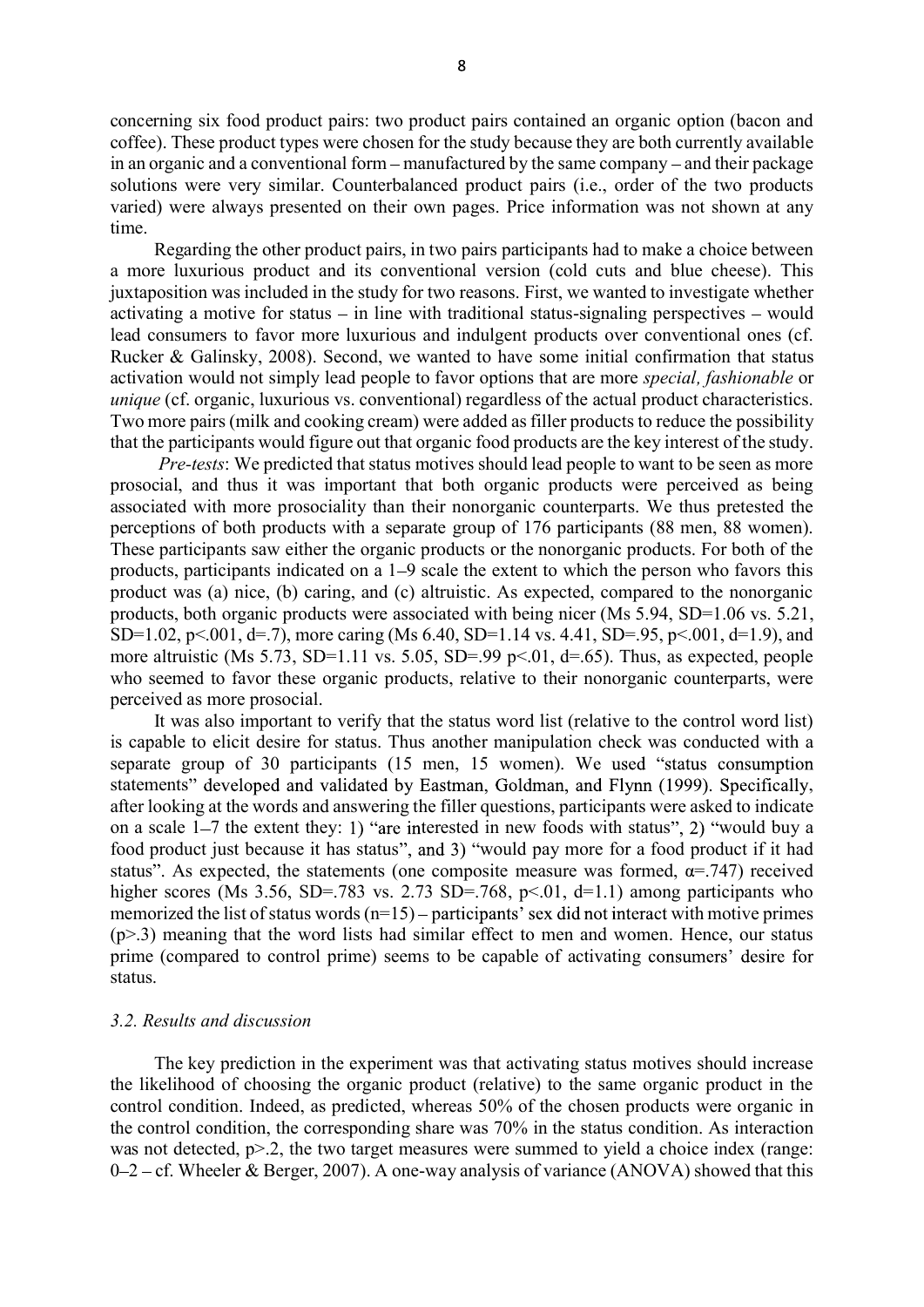difference is significant  $F(1,78) = 5.725$ , p=.019, d=.53<sup>2</sup>. Thus, eliciting status motives may be an effective strategy for promoting sustainable consumption behavior also in the everyday food choice context.

However, when signaling about status, it is not meaningless whether the signaling occurs  $-b$ e it through seemingly prosocial acts or material possessions  $-\text{ in a private or public setting};$ in a situation visible to others, the reputational aspects are much more salient (see Wang  $\&$ Wallendorf, 2006). Thus, we investigate next how the social visibility of the choice affects organic food preferences.

# **4. Experiment 2**

#### *4.1. Materials and method*

The first study showed that activating status motives increased the tendency to choose a prosocial organic product over a nonorganic product. The second study examined how status motives influenced preferences for organic versus nonorganic products when people considered shopping in a public setting (at a grocery store with a friend). As people appear to be sensitive to the social visibility of prosocial acts, we predicted that when people considered shopping in public (unlike in experiment 1), status motives should further increase preferences for organic foods over nonorganic foods.

*Participants, design and procedure:* Eighty-eight student consumers (M<sub>age</sub>=28.3 years, SD=4.92, 50% of men, the most common (57%) household yearly income level 0-19999 $\epsilon$ ) were approached with a questionnaire in a university library in a large Finnish city (approx. two months after the first experiment with a different set of participants). The study design was identical to that of experiment 1 (status condition n=44, control condition n=44). However, this time the choice situation was described to be visible to others. Whereas in experiment 1, the participants were just asked to choose between the alternatives (i.e., private setting), now they were first instructed to imagine that they are in a store shopping for ingredients for a special dinner with a friend. The post-study interviews did not reveal any suspiciousness this time either. No personal information was collected and afterwards the participants were debriefed.

#### *4.2. Results and discussion*

 We first pooled the data sets from experiments 1 and 2 together (recall that the measured variables were exactly the same). Then, to examine if status motives had a different effect on preferences depending on whether study participants were choosing in public or private, a twoway ANOVA with motive (status vs. control) and audience (private vs. public) was performed. As the effects of motive and audience did not vary between the products,  $p > 3$ , the two target measures were again summed to yield a choice index (range: 0–2). This analysis revealed an indication of interaction F(1,164) =3.503, p=.063,  $\eta^2$  =.021<sup>3</sup>. Specific simple effects were examined next.

<sup>&</sup>lt;sup>2</sup> In terms of the more luxurious vs. conventional product pair (one choice index was formed, p>.4), no differences in choices were detected  $F(1,78) = 0.00$ ,  $p=1$ ,  $d=0$ . Thus, status motives did not lead to favor more indulgent food options. This result brings support for ruling out the possibility that organic options are preferred more (after status activation) as they are just "unconventional". It must be highlighted that none of the demographic (sex and age), socio-economic (income level) or situational (activity level and mood) factors asked or the participants' product type or brand attitudes had any effect on DVs (all p-values  $> 2$ ).

<sup>&</sup>lt;sup>3</sup> A corresponding two-way ANOVA was performed in relation to more luxurious vs. conventional product choices (again, a choice index was formed, p>.5); this analysis did not reveal an interaction  $F(1,164) = .012$ ,  $p=912$ ,  $\eta^2=0$ . None of the asked control variables (see footnote 2) had any effect on DVs this time either (all pvalues  $> 2$ ).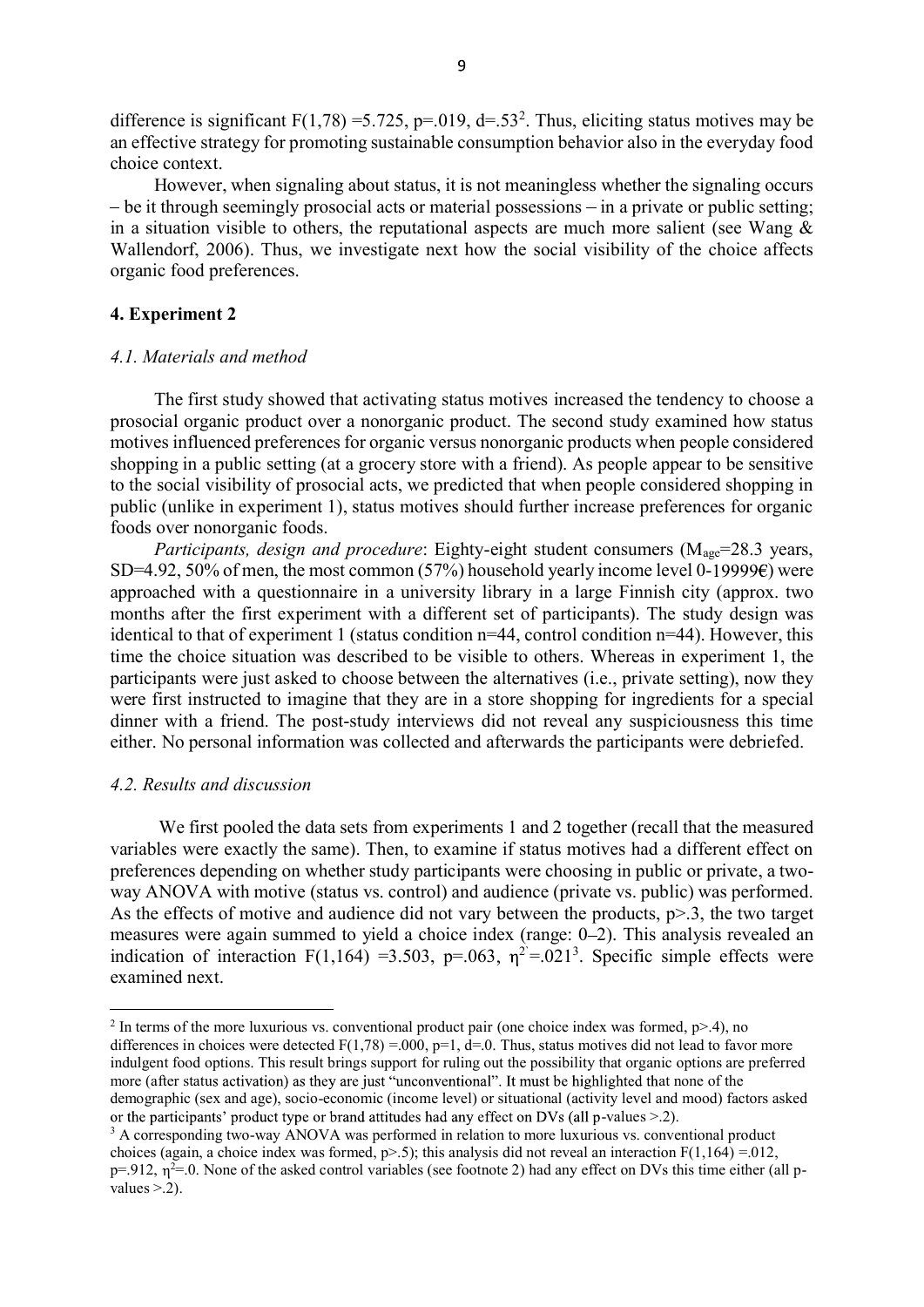As can be seen from Fig. 2, the results are  $-$  at first glance  $-$  somewhat unexpected (only average percentages are reported). Contrary to the prediction, activating status motives did not further increase preference for organic foods when choosing in public: public status vs. public control F(1,164) = 077, p=.782, d=.05; public status vs. private status F(1,164) = 236, p=.628, d=.1. On the other hand, analyses revealed an interesting detail, namely, the social visibility of the choice in itself (i.e., public control vs. private control) significantly increased preference for organic foods  $F(1,164) = 4.668$ ,  $p=0.033$ ,  $d=47$ . Thus, in the organic food context, the social visibility of the choice seems to act in the same way as priming status motives does. This claim is supported by the fact that in both of the public conditions (status and control) and in the private status condition (i.e., in conditions with reputational concerns), organic foods are equally preferred and this preference was distinctly stronger than in the private control condition (i.e., the only condition devoid of any manipulations).



**Fig. 2**. Preference for organic foods as a function of primed motive and social visibility of choice.

To conclude, also in this everyday food choice context consumers seem to go green to be seen. The results are in line with the costly signaling theory: the participants preferred prosocial organic foods only when their status motives were activated (experiment 1) or when their choices were salient to others (experiment 2) and thus influenced one's reputation.

Hence, we go next beyond product choices and investigate whether the prosocial statussignaling effect also manifests itself in the senso-emotional experience of organic foods. This idea is not conflict with the key tenets of the costly signaling view. Just like preferring a product in a choice, preferring a product in a taste test – especially in a situation visible to others – offers an opportunity to (nonconscious) status signaling.

#### **5. Experiment 3**

#### *5.1 Materials and method*

Experiment 1 showed that activating status motives increased the tendency to choose an organic over a nonorganic food product. Experiment 2 uncovered that making the choice situation visible to others created the same effect. Experiment 3 sought an answer to the question: does the "going green to be seen" effect also manifest itself in the senso-emotional experience of organic food? In line with two previous predictions, we expected that activating consumers' status motives will improve the senso-emotional experience of organic food and that making the reputational aspects salient will further boost it.

*Participants and procedure*: Two hundred and fifty-seven student consumers were recruited for the study in the university campus area of a large Finnish city ( $M_{\text{age}}$ =25.0 years, SD=3.52, 45% of men, the most common (58%) household yearly income level 0-19999 $\epsilon$ ). Individuals moving around the campus buildings were approached and asked to participate in a memory recall study which also involves tasting a food samples. As a cover story, we told our study participants that we are interested in how cognitively taxing efforts influence the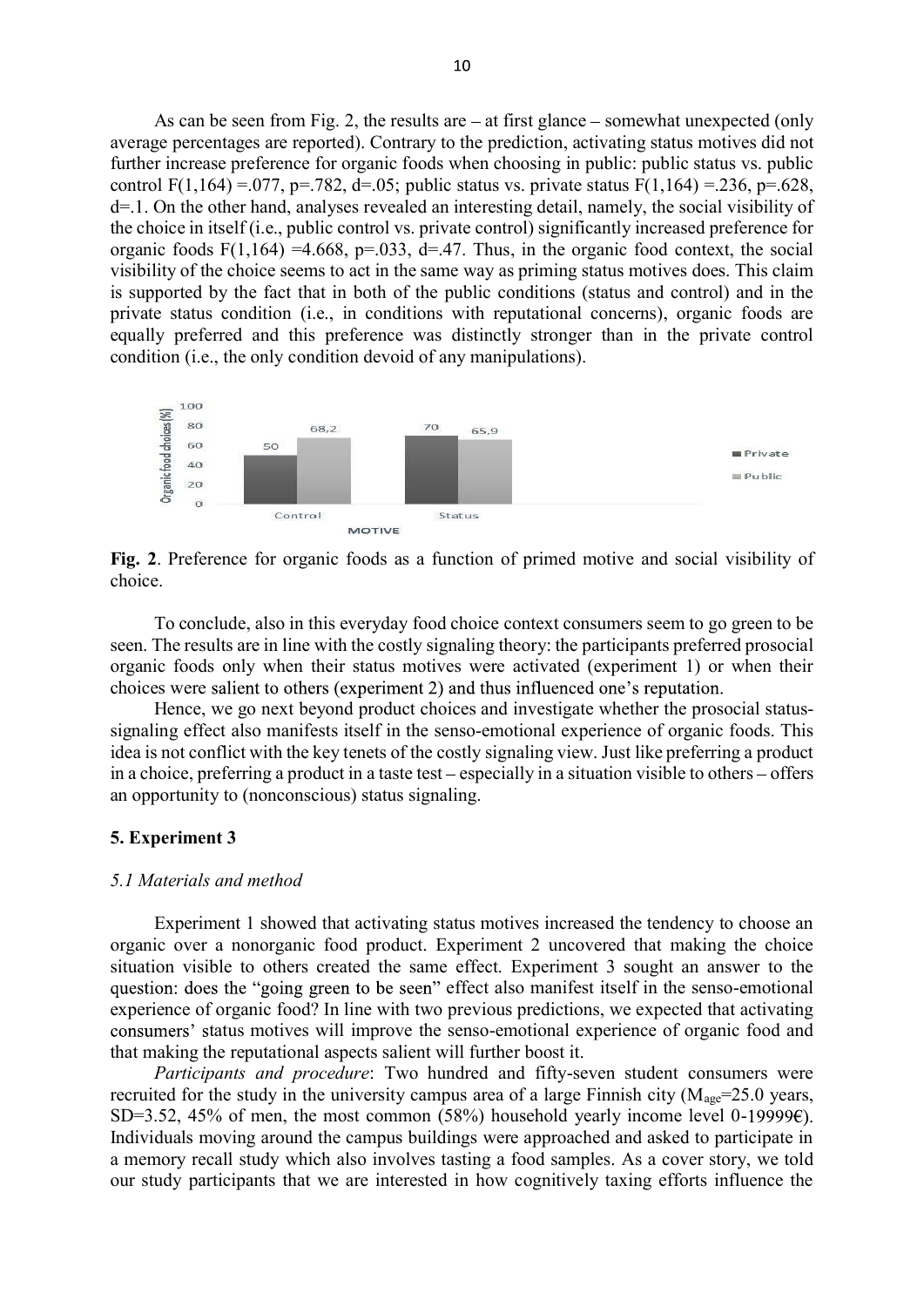ability to remember things. To amplify the cover story, we led them to believe that in their group the cognitively taxing efforts related to taking a stand on various statements about their consumption habits, while in the other groups they related to mathematical reasoning and word puzzle-solving.

The consenting individuals were then escorted to a peaceful classroom furnished with a few three-walled cubicles to ensure distraction-free circumstances for tasting the food samples and completing the questionnaire (approx. 20-25 minutes). Social visibility was manipulated by leading the study participants at the public condition (n=137) to believe that they were supposed to share their food responses with the researchers at the end of the experiment (this instruction was given both orally and via text in the questionnaire). At the private condition (n=120), no such instructions were voiced. According to the post-study interviews, participants did not see the connection between the memorization task and taste test. They received a canteen voucher worth six euros for their time and effort. No personal information was collected and afterwards the participants were thanked and debriefed.

*Design and measurement of senso-emotional experience of food:* The study had a 2 (audience: public vs. private) x 2 (motive: status vs. control) x 2 (informed production method: organic vs. conventional) between-subjects design. Study participants were randomly assigned to each of the experimental conditions. Status motives were primed in the same way as in experiments 1 and 2. Likewise, the questionnaire remained essentially unchanged; only the section concerning the measurement of DV was revised. The senso-emotional experience of food was gauged, first by the conventional hedonic liking item (taste un/pleasantness, scale 1 7) and second by measuring the emotions the taste elicited (cf. Spinelli, Masi, Dinnella, Zoboli, & Monteleone, 2014). These included both positive-negative and private-collective emotions (scale 1 7): *joy*, *hopefulness*, *irritation* and *disappointment* (cf. Luomala, Sirieix, & Tahir, 2009; Onwezen, 2015). Finally, participants were requested to indicate the intensity of their purchase intention toward the foods they tasted (scale  $1-7$ ).

*Food samples*: Each study participant's senso-emotional experience was recorded for two food product samples: carrot (in grated form) and cheese (as chunks). The samples were prepared following the same procedures on the day before the experiment and stored in the refrigerator (5 °C) in sealable containers. Before the actual taste tests, the samples were kept at room temperature for one to two hours. Carrot was selected as the focal food sample as it is a simple agricultural product devoid of complex extra symbolism. One group of participants was informed (in the questionnaire) that they would taste grated carrots that were conventionally produced and another that they were grown organically.

In turn, cheese was chosen as the second taste sample because it represents a more refined product category with a wider range of market offerings and is thus imbued with symbolic meanings (cf. Vieitez, Gámbaro, Callejas, Miraballes, & Irigaray, 2014). This time, one group of participants were led to believe that they would taste "ordinary" cheese, while another group was told that the cheese was "luxurious" (cf. Jacquot, Berthaud, Sghaïr, Diep, & Brand, 2013). In effect, the inclusion of cheese measurements served to 1) investigate whether status activation improves the senso-emotional experience of a "luxurious food" (cf. cold cuts and blue cheeses in experiment 1) and 2) mask the fact that the study is interested in the effect of the "organic" cue. In reality, the food samples were always prepared using the same food product material.

#### *5.2. Results and discussion*

To examine if the status motive activation and visibility of the food responses had a different effect on the senso-emotional experience of a food sample that the participants were told was conventionally vs. organically produced (DVs: taste, joy, hopefulness, disappointment,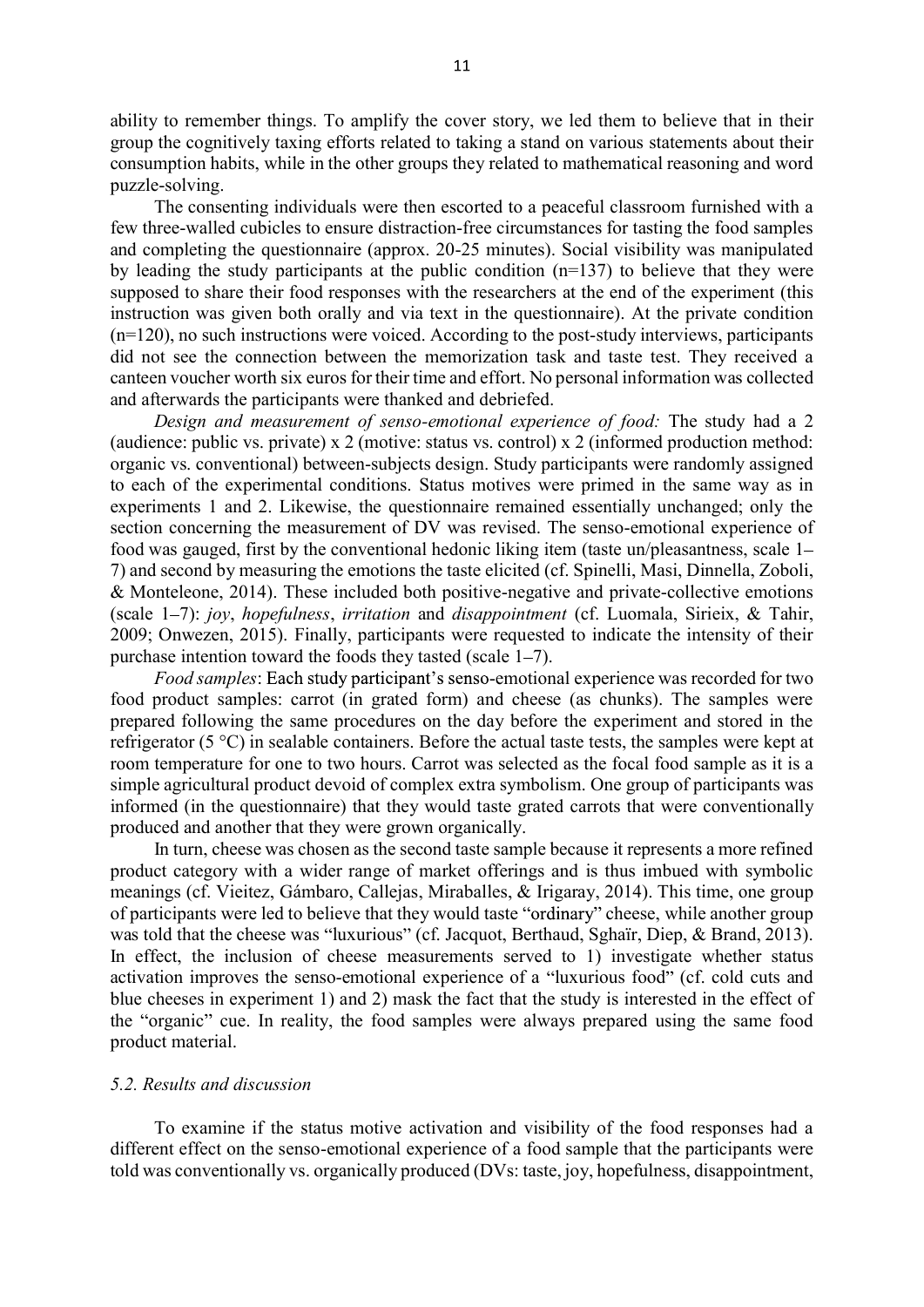irritability and purchase intention), a three-way ANOVA with the motive (status vs. control), informed production method (organic vs. conventional) and audience (private vs. public) as IVs was performed. This analysis revealed an indication of interaction in relation to *taste* F(1,249)  $=$  3.542, p=.061,  $\eta$ <sup>2</sup>=.014, *joy* F(1,249) = 3.594, p=.059,  $\eta$ <sup>2</sup>=.014, *hopefulness* F(1,249) = 10.943, p=.001,  $\eta^2$ =.042 and *purchase intention* F(1,249) =2.689, p=.102,  $\eta^2$ =.011 but not in relation to disappointment F(1,249) = .004, p=.951,  $\eta^2$ =.0 and *irritability* F(1,249) = .337, p=.562,  $\eta^2$ =.001<sup>4</sup>. Specific simple effects were examined next.

As can be seen from Fig. 3, activating status motives (vs. control motives) did not improve the senso-emotional experience of a food sample believed to be organic in the private condition. Yet, the food sample served as organic received slightly higher *taste* (M<sub>status prime</sub> =5.7, SD  $=$ .915; M<sub>control prime</sub>  $=$  5.51, SD  $=$ .820; F(1,249)  $=$ .647, p=.422, d=.22)*, joy* (M<sub>status prime</sub>  $=$  4.33, SD =1.348; Mcontrol prime =4.3, SD =1.368; F(1,249) =.008, p=.929, d=.02), *hopefulness* (Mstatus prime =4.23, SD =1.371; Mcontrol prime =4.1, SD =1.768; F(1,249) =.115, p=.734, d=.08) and *purchase intention* (M<sub>status prime</sub> =4.37, SD =1.520; M<sub>control</sub> prime =3.97, SD =1.351; F(1,249) =1.092,  $p = 297$ ,  $d = 28$ ) ratings.



**Fig. 3**. Senso-emotional experience of food samples believed to be organic in different experimental conditions.

Regarding our follow-up prediction (i.e., that making the tasting situation visible to others should improve the senso-emotional experience), the analyses revealed that this was indeed the case (see Fig. 3). When status motives were activated (vs. control motives) in the public condition, the food sample served as organic not only *tasted* (marginal effect) more pleasant  $(M_{\text{status prime}} = 5.51, SD = .742; M_{\text{control prime}} = 5.09, SD = 1.138; F(1,249) = 3.376, p = .067, d = .44),$ but also created more intense emotions of *joy* (M<sub>status prime</sub> =4.34, SD =1.571; M<sub>control</sub> prime =3.53, SD =1.522; F(1,249) =5.432, p=.021, d=.52) and *hopefulness* (Mstatus prime =3.66, SD =1.878; Mcontrol prime =2.38, SD =1.415; F(1,249) =12.138, p=.001, d=.77) and even stronger *purchase intention* (M<sub>status prime</sub> =4.06, SD =1.626; M<sub>control</sub> prime =3.18, SD =1.732; F(1,249) =6.084,  $p=0.014$ ,  $d=0.52$ ). Thus, it seems that the "going green to be seen" effect is not limited to product choices, but extends to the more physiologically-driven senso-emotional experience of food<sup>5</sup>. In other words, the effects of motivational priming can go beyond the well-established evaluative and behavioral domains. As for the other simple effects, no significant differences were found.

In summary, three novel insights emerge from this research. First, activating consumers' status motives increases the likelihood of prosocial status signaling through organic food

<sup>&</sup>lt;sup>4</sup> A corresponding three-way ANOVA was performed in relation to cheese sample experiences (motive, cheese information and audience); this analysis did not reveal indications of interaction in terms of any DV (p-values ranging from .411 to .821). Hence, specific simple effects were not examined.

<sup>&</sup>lt;sup>5</sup> As in the case of previous experiments, none of the asked demographic, socio-economic or situational factors (see footnote 2) nor product type attitudes had any effect on DVs (all p-values >.2).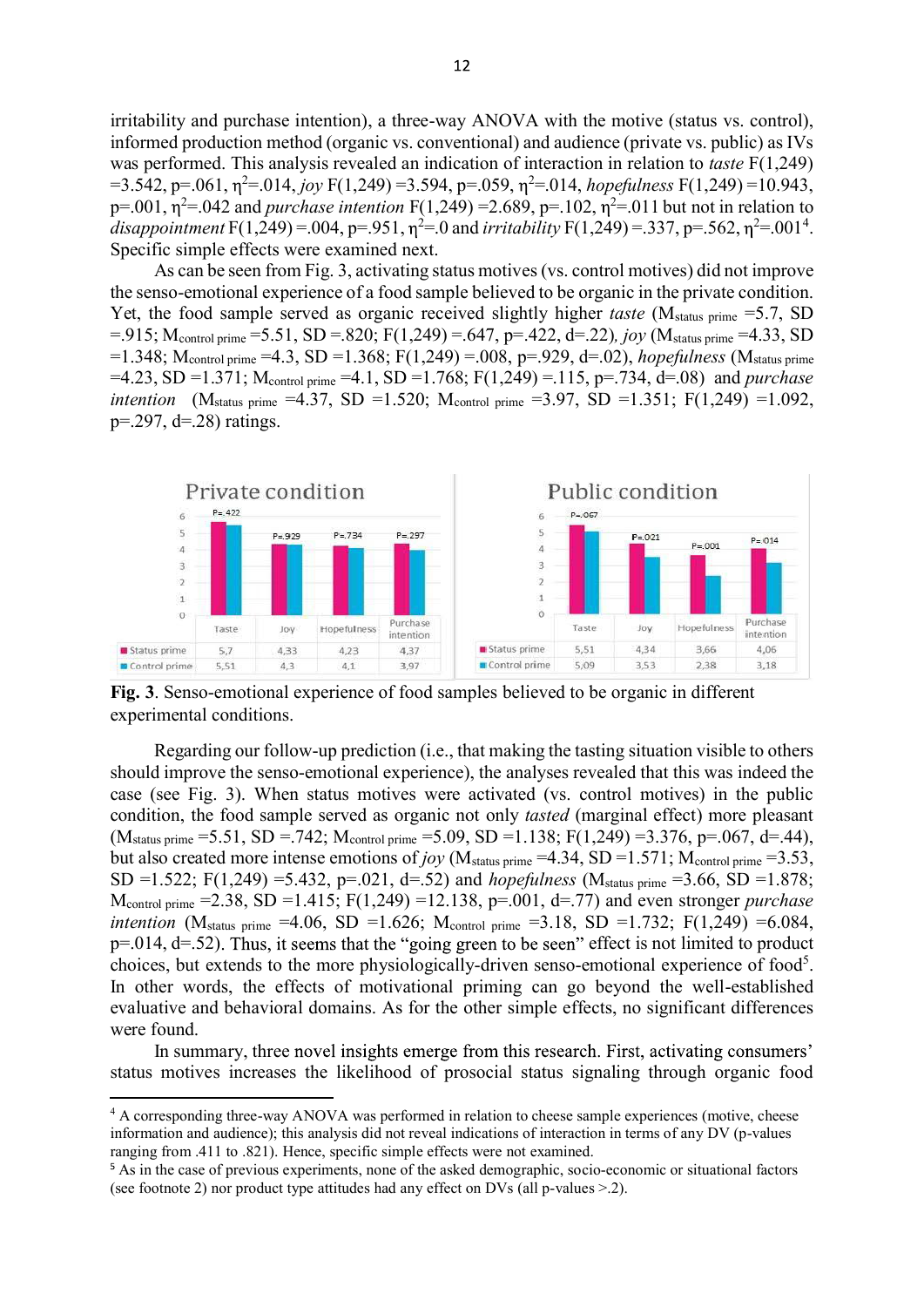choices. Second, making the reputational aspects of choice salient (i.e., visible to others) also heightens its probability. Third, activating consumers' status motives and simultaneously making the reputational aspects of tasting salient (i.e., visible to others) creates an improved senso-emotional experience of organic foods.

#### **6. Conclusion and implications**

From the outset, one might think that everyday food choices and sending reputational messages are poorly compatible with each another. By applying insights from the costly signaling theory, we have proven otherwise in this paper (through three experiments). When consumers' status motives were activated, they made significantly more prosocial organic food choices in this smaller price tag context (experiment 1); it was not even necessary to activate status motives, as just making the reputational aspects salient sufficed to create the same effect (experiment 2). These findings strongly indicate that food consumers go green for reputational reasons. However, this was not the whole story. We demonstrated that in addition to product choices, the "going green to be seen" effect can manifest itself in the senso-emotional experience of organic food (experiment 3). Next, the theoretical and practical implications of the findings together with study limitations and future research suggestions are discussed in more detail.

#### *6.1 Theoretical implications*

The fact that prosocial status signaling, the "going green to be seen" effect, can manifest itself at the level of senso-emotional food responses represents novel understanding  $-$  when reputation was at stake, even the taste experience became more pleasant. Why did signaling make study participants happy and hopeful? One might think that the "better taste" of organically produced food made them feel happy. Another, quite intuitive explanation might be that favoring a prosocial alternative puts one in a good mood because one is behaving in a way that is beneficial for other people, society and even the planet. However, differences emerged when tasting the same product, which was always presumably organically produced. Activating the status motives can explain these findings to a certain extent. However, participants experienced positive emotions only in the public condition. We suggest that happiness is experienced (nonconsciously) when one has the opportunity to attain status and to climb up in the peer group hierarchy  $-$  higher pleasantness ratings open up the possibility to signal about one's prosocial tendencies.

Another relevant question is: why did social visibility have a slightly different effect in the product choice and tasting experiments? This might be due to the fact that the manipulation method was not the same. Whereas the witness of the signaling was a fictional friend (familiar) in experiment 2, this was an actual person (a previously unfamiliar researcher) in experiment 3. Studies conducted in the social facilitation domain often suggests that the impact of audience on actors' behavior can expected to be stronger  $-$  due to a sense of uncertainty  $-$  if the actor is unfamiliar with the audience (see Guerin, 2010). Furthermore, it is known that the witness's status can moderate the audience effect; people tend to become more cautious in front of an audience with a higher status (cf. Anderson, Hildreth, & Howland, 2015). Accordingly, we can speculate that perhaps social pressure created by the presence of a presumably smart academician  $-$  above the student in the hierarchy  $-$  is more intense than the corresponding pressure created by a friend. This claim receives support from the fact that in the public condition (experiment 3) the ratings are generally lower than in the private condition.

Conceptually the intensity could mean  $-$  as the participants knew they are being judged  $$ that evaluation apprehension (see Baumeister, Ainsworth, & Vohs, 2016; Feinberg & Aiello,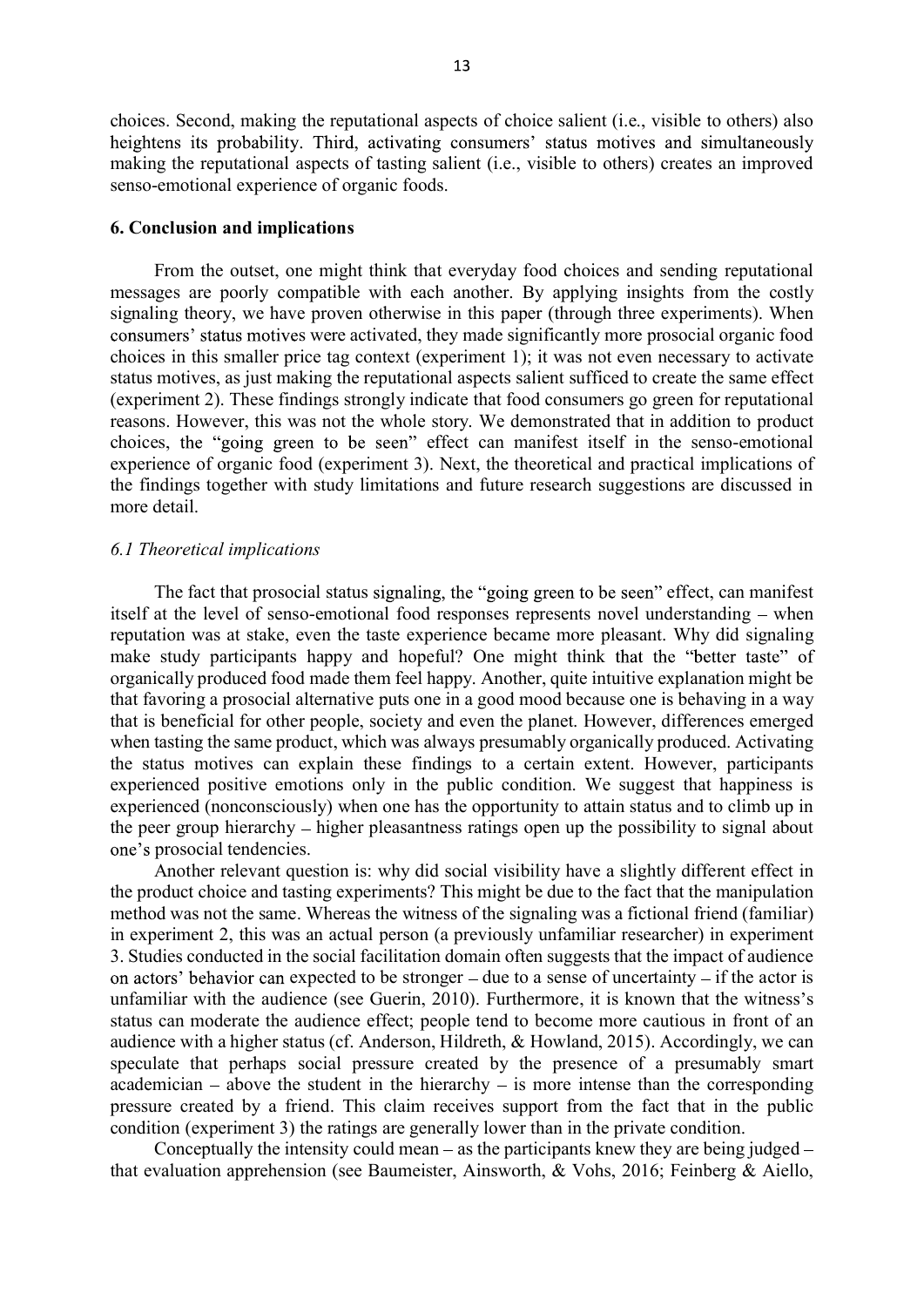2006) has been present in experiment 3. In practice, when the signaling had a witness (researcher), but when the desire for status had not been activated (control prime), participants became cautious in their judgments (due to the potential for immediate reputation harms). When the desire for status was activated in the presence of a witness, this concern vanished (as a result of nonconscious status activation, the motivational focus possibly shifted from avoiding reputation harms to attaining potential reputation benefits). This mediating mechanism of social facilitation (see Uziel, 2007) could explain the substantial differences in evaluations between the motive primes in the public setting (see Fig. 3). In any case, the results speak the high importance of controlling the meanings attached to the method when manipulating social visibility. Yet, prosocial status signaling occurring through favoring organic foods possibly because of the expected reputation benefits  $-$  seems to have the power to make consumers happy.

Consumer research has recently produced startling findings concerning the effects of motivational priming on consumers' behavior and choices (e.g., Janiszevski & Wyer, 2014; Madzharov, Block, & Morrin, 2015; Nenkov & Scott, 2014; Park & John, 2014). In the food realm, exposing study participants to a power prime leads them to signal their status through choice of food portion size (Dubois et al., 2012). In a similar way, a promotion prime led to an increase in food portion size behavior, whereas a prevention prime caused a decrease in the same behavior (Webster, Chakrabarty, & Kinard, 2016). In the case of healthiness, a gratefulness prime (vs. pride) created more unhealthy choices (Schloesser, 2015), while putting health-related cues (vs. pleasure-related ones) at vending machines promoted healthier choices (Stöckli et al., 2016). Some consumers may even become promotion-oriented when their motivations are primed by a hedonically tempting food and this type of priming then guides their subsequent hedonic food consumption (Sengupta & Zhou, 2007). However, no evidence can be found of any effects of motivational priming on consumers' senso-emotional food experience. Hence, our findings from consumers' nonconscious food responses – that go beyond the well-established evaluative and behavioral domains – provide an extension to the literature of motivational priming.

Although some indications of the reputational value of organic foods have been found (Carfagna et al., 2014; Cervellon & Shammas, 2013; Costa, Zepeda, & Sirieix, 2014; Kniazeva & Venkatesh, 2007), the findings have been more or less ambiguous; these mundanely consumed products are said to be shopped for as effortlessly as their conventionally produced alternatives (Thøgersen et al., 2012). Furthermore, many consumers do not appreciate organic production methods (Bellows, Alcaraz, & Hallman, 2010). According to our findings, favoring organic foods indeed possesses status-enhancing potential. In other words, they can be used as one's status-signaling efforts. This raises the question of how big actually is the consumer segment that favors organic foods for other motives  $-$  such as reputation management  $-$  than the often self-reported and socially approved reasons of healthiness, tastiness and ethical concerns. Future studies are encouraged to take both socially approved and disapproved motives into account at the same time when studying organic food consumption.

Our findings bring support for the idea that favoring organic foods can act as a costly signal of status. Lee et al. (2015) and Nelissen and Meijers (2011) have shown that favoring luxury products can act as such a signal; in the latter study, wearing a high-status brand-name shirt (vs. an unbranded shirt) even created several real-life behavior benefits for this person. Griskevicius et al. (2010) suggested that favoring green consumer durables can act as a costly signal of status. In this paper we have shown, contrary to previous studies, that a behavior strategy as mundane as food consumption can act as a costly signal of status. A lone example suggesting the same is the study of Puska et al. (2016), in which a male who seemed to favor organic foods was not only perceived more positively, but was also favorably treated. In the study of Puska et al. (2016), as in the one of Griskevicius et al. (2010), however, the prosocial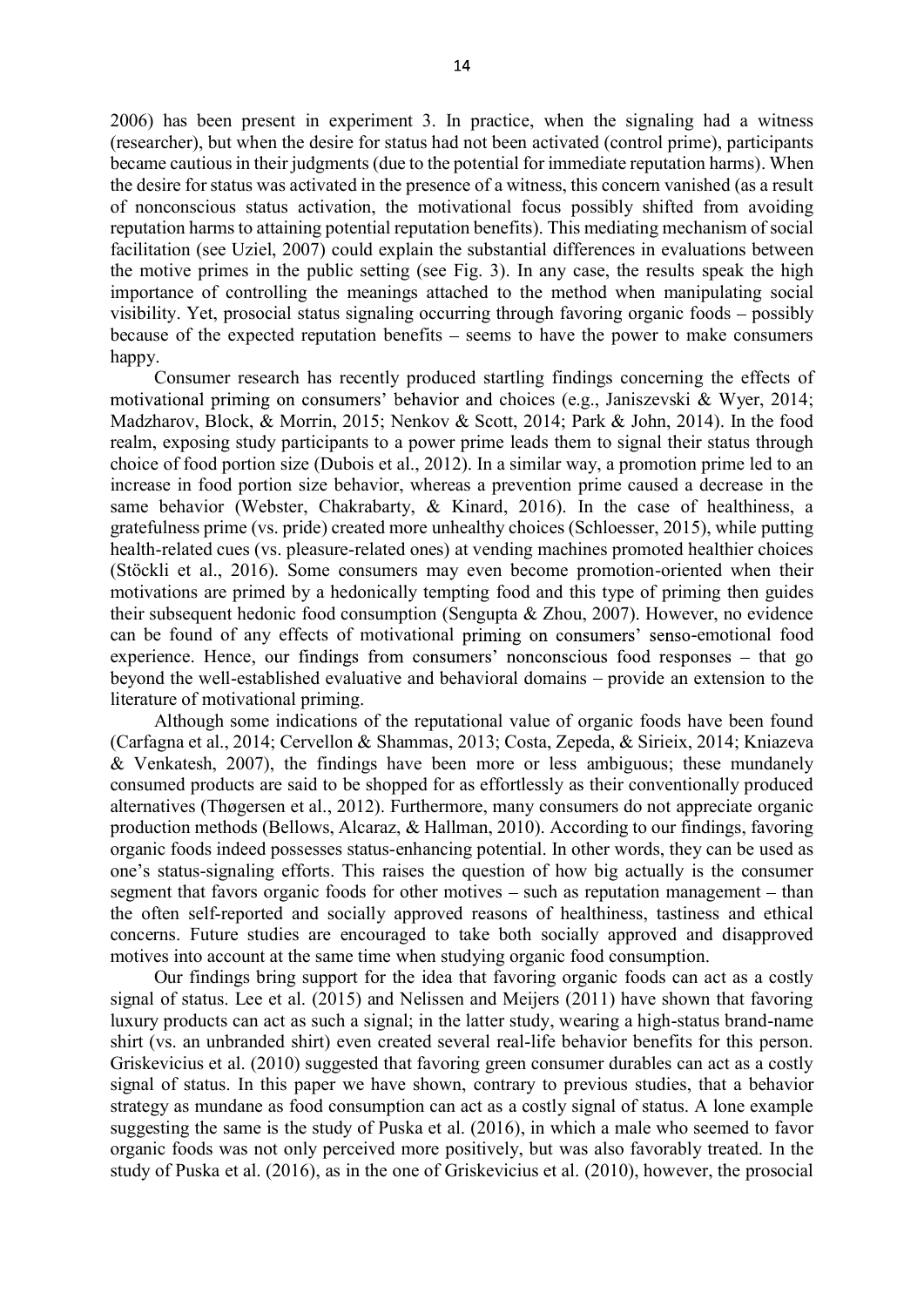signaling effects were investigated in relation to simple behavior intentions and perceptual experiences (cf. more physiologically-driven food responses in the present study).

Finally, it is known that a considerable part of consumers' behavior is nonconscious (see Lee et al., 2013). Some evolutionary-minded researchers have suggested (e.g., Griskevicius & Kenrick, 2013; Saad, 2016) that all our behaviors are guided by nonconscious, fundamental motives (e.g., desire for status). In the food realm, acknowledging the importance of nonconscious forces is especially relevant since it has been estimated that the majority of foodrelated decisions occur at a nonconscious, automatic level (Cohen & Babey, 2012). According to Köster (2009), intuitive reasoning and nonconscious decision making play a more important role in food-related behavior than in probably any other area of consumption. Also in the present study, the "going green to be seen" effect occurred as a result of subtle nonconscious priming. The message of this discussion is that food-related consumer research should primarily utilize methods – in addition to *priming* – that are capable of tapping into consumers' nonconscious processes and responses (e.g., *nudging* – see Wilson, Buckley, Buckley, & Bogomolova, 2016).

#### *6.2 Study limitations and future research suggestions*

As always, some study limitations can be identified. At the same time, they offer fruitful opportunities for further research.

This study concentrated on how prosocial organic foods are preferred and how they are experienced in terms of senso-emotional properties after (status) motivational priming efforts. Due to the long procedure, only one prosocial food sample was included in the study: a simple agricultural product, carrot in grated form. Thus, it is not possible to take a stand on whether consumers' food responses would have been the same if the served sample had been more processed (e.g., organic dairy product), classifiable as a vice food (see Van Doorn & Verhoef,  $2011$ ) or inherently rich in terms of food symbolism (e.g., organic meat and *masculinity* – see Schösler, de Boer, Boersema,  $\&$  Aiking, 2015 – or organic chocolate and *emotionality* – see Thomson et al., 2010). In other words, the generalizability of the findings beyond the organic vegetable context is left for future research to (dis)confirm.

Experiments 1 and 2 did not involve actual purchases, but hypothetical product choices (i.e., behavioral intentions). Thus, these findings must be validated with different methods (preferably involving actual purchases), in a more natural setting (preferably in a real retail environment) and in other product categories than bacon and coffee, so that a more accurate picture can be formed of to what extent food consumers go green to be seen. Also products with some other prosocial claims, such as local (Denver & Jensen, 2014; Memery, Angell, Megicks, & Lindgreen, 2015) or fair trade (Kimura et al., 2012) foods, must be investigated.

In experiment 3, after the motivational priming efforts, the (assumed) organic food sample was experienced rather similarly regardless of the dimension in question (taste, emotions of joy and hopefulness and purchase intention). This raises the question of whether some kind of "halo effect" that we are not aware of is influencing food responses (cf. Chernev & Blair, 2015). In this case, exposure to status competition triggers a need to stand out in consumers, which in turn is realized in the form of higher general ratings toward the organic food sample. So that a more precise answer to this question can be given also other (more objective) methods should be applied.

Neuroscience provides a potential method to exclude possible "halo effects" and generally to examine food-related nonconscious behavior. The neuromarketing approach (e.g., Plassmann, Ramsøy, & Milosavljevic, 2012) can provide – by avoiding the bias always present in self-reported evaluations – an additional or completely alternative way to do consumer research; in some cases (more subjective) conventional consumer research and (objective) neuromarketing data can even disagree (see Hammou, Galib, & Melloul, 2013).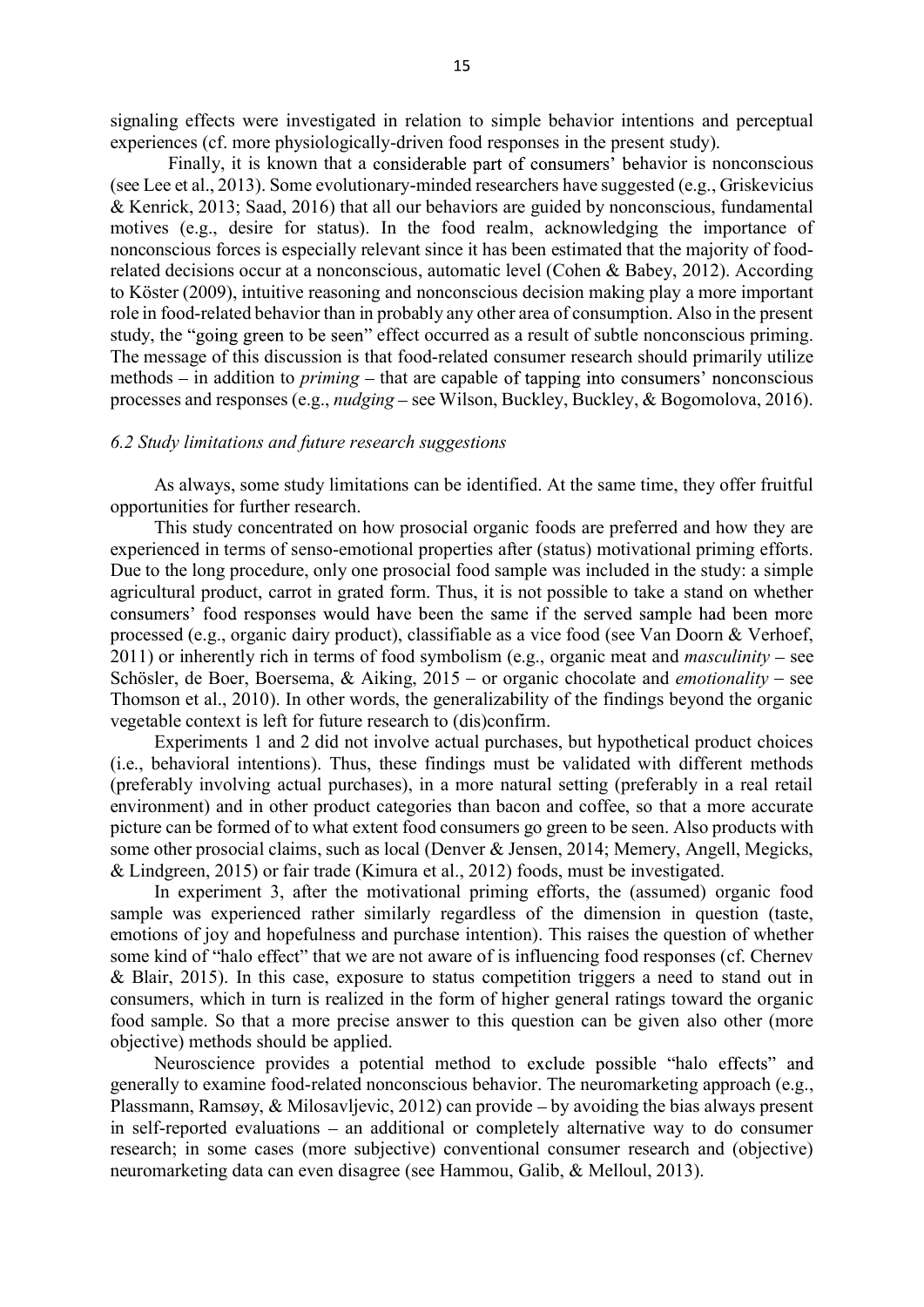As for the theoretical underpinnings of the present study, it must be noted that the foundations of the costly signaling view partly originate from the evolutionary theory of sexual selection. Even though it has been successfully applied in business research, it may be imperfect for understanding how ethical consumption behaviors such as favoring organic food serve reputation management and coalition formation within social networks devoid of mating concerns. The notions of reciprocal altruism (Kurzban, Burton-Chellew, & West, 2015) and indirect reciprocity (Wu, Balliet, & Van Lange, 2016) provide alternative promising conceptualizations for tackling these phenomena.

The fact cannot be ignored that the experiments were conducted in a nationally large city and in a university campus area. That is to say, the study participants were highly educated (or enrolled in university) and the vast majority of them were from urban areas. The study of Puska et al. (2016) revealed that even within the same, highly developed and homogenous Western country, there may be great variations in terms of how prosocial status signaling or organic foods are viewed. Thus, before generalizing the findings, the experiments should be replicated in a socio-culturally distinct area (e.g., rural areas) and among other participants than university graduates (e.g., blue-collar workers).

The fact that no direct information was collected on participants' associations regarding organic food or their own purchase frequencies can be viewed as a limitation of the present study. Another limitation is that, unlike in the case of organic food, we did not pretest to what extent the more indulgent food products (cold cuts and blue cheese in experiment 1 & 2) or cheese sample served as "luxurious" (in experiment 3) were actually perceived to represent more indulgent or luxurious food options. On the other hand, effects relating to these foods were not the primary interest of the research.

Possible moderators of the "going green to be seen" effect cannot be ignored. In terms of traditional demographic (sex, age) or socio-economic factors (income level), no moderation was detected, but are there others? One potential moderator is consumers' personal values (see Caracciolo et al., 2016). Driving a Prius, for example, confers greater benefit in communities with strong environmental values than in other communities (Sexton & Sexton, 2014). Thus, an interesting question is whether consumers who lean toward self-enhancement values (power, achievement) are more inclined to prefer organic foods when exposed to status competition than those who lean toward conservation (security, conformity, tradition) or self-transcendence (benevolence, universalism) values. In addition to personal values, other psychological characteristics should not be overlooked. Narcissism, for instance, can qualify as a possible moderator. According to Naderi and Strutton (2015), narcissists are inclined to buy more expensive green products due to the prestigious and luxurious image they confer to others.

#### *6.3 Practical implications*

After the motivational priming efforts, the participants not only had a greater preference for organic food products (experiments  $1 \& 2$ ), but also a stronger intention to purchase them (experiment 3). To illustrate the managerial potential of this finding, it is well known that, due to their high price, consumers do not purchase organic foods more often even though the selfreported attitudes toward them are usually rather positive (see Marian et al., 2014). Thus, in spite of the high price, making the reputational aspects more salient in their sales environments (e.g., clues capable of activating consumers' status motives and more visible selling locations) might be an effective way to boost their sale (cf. Rana & Paul, 2017). More generally, eliciting reputational concerns may be an effective strategy for promoting sustainable consumption behavior (cf. Noppers, Keizer, Bolderdijk, & Steg, 2014).

The previous research has shown that arousal of (especially) positive emotions is a significant determinant of prosocial (including proenvironmental) behaviors (e.g., Bissing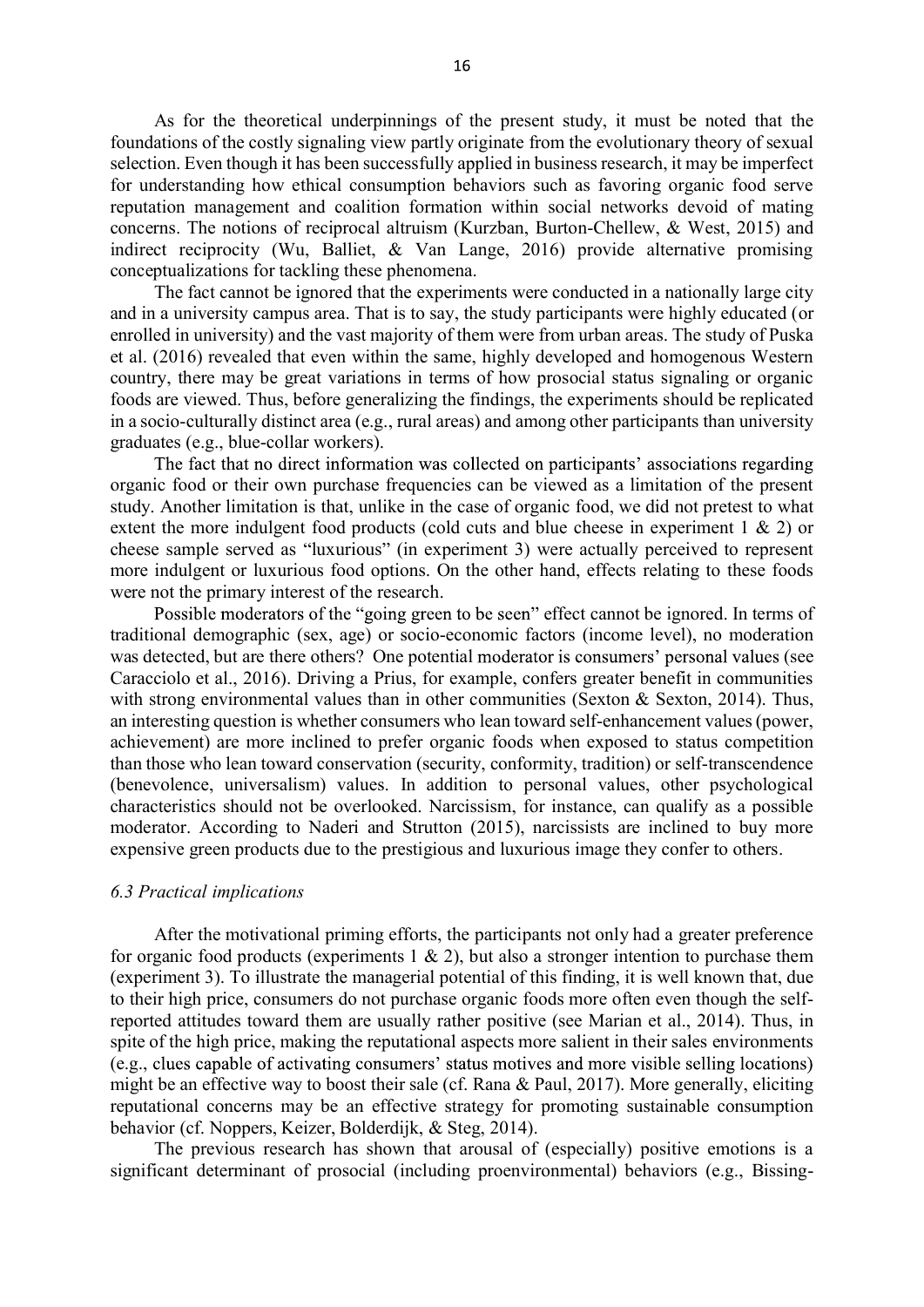Olson et al., 2013; Russell & Friedrich, 2015). In the present study, after tasting the assumed organic food sample, status-primed participants experienced more intense (positive) emotions of joy and hopefulness, while tasting had no effect on (negative) emotions of irritation and disappointment. Thus, eliciting positive emotions may have some efficacy when encouraging consumers to make more organic food choices. Creative marketers can implement this in practice by creating package solutions for organic food products capable of activating especially positive emotions – utilization of emojis and emoticons might be one way (see Vidal, Ares,  $\&$ Jaeger, 2016).

# **Funding**

This work was supported by the Academy of Finland [grant number 259478]; and the Foundation for Economic Education [grant number 5-3257].

# **References**

- Allen, M., W., Gupta, R., & Monnier, A. (2008). The interactive effect of cultural symbols and human values on taste perception. *Journal of Consumer Research*, 35(2), 294–308.
- Anderson, C., Hildreth, J. A. D., & Howland, L. (2015). Is the desire for status a fundamental human motive? A review of the empirical literature. *Psychological Bulletin*, *141*(3), 574 601.
- Ariely, D., Bracha, A., & Meier, S. (2009). Doing good or doing well? Image motivation and monetary incentives in behaving prosocially. *American Economic Review*, *99*(1), 544 555.
- Aschemann-Witzel, J., & Zielke, S. (2017). Can't buy me green? A review of consumer perceptions of and behavior toward the price of organic food. *Journal of Consumer Affairs*, *51*(1), 211–251.
- Baumeister, R. F., Ainsworth, S. E., & Vohs, K. D. (2016). Are groups more or less than the sum of their members? The moderating role of individual identification. *Behavioral and Brain Sciences, 39, 1-14,*
- Bagozzi, R. P., Gopinath, M., & Nyer, P. U. (1999). The role of emotions in marketing. *Journal of the Academy of Marketing Science, 27(2), 184-206.*
- Bateson, M., Nettle, D., & Roberts, G. (2006). Cues of being watched enhance cooperation in a real-world Setting. *Biology Letters*, 2(3), 412–414.
- Bauer, H. H., Heinrich, D., & Schäfer, D. B. (2013). The effects of organic labels on global, local, and private brands: More hype than substance? *Journal of Business Research*, 66(8), 1035-1043.
- Bellows, A. C., Alcaraz, G., & Hallman, W. K. (2010). Gender and food, a study of attitudes in the USA towards organic, local, U.S. grown, and GM-free foods. *Appetite*, *55*(3), 540 - 550.
- Bereczkei, T., Birkas, B., & Kerekes, Z. (2010) Altruism towards strangers in need: Costly signaling in an industrial society. *Evolution and Human Behavior*, 31(2), 95–103.
- Bernard, J. C., & Liu, Y. (2017). Are beliefs stronger than taste? A field experiment on organic and local apples. *Food Quality and Preference*, 61, 55–62.
- Bissing-Olson, M., Iyer, A., Fielding, K., & Zacher, H. (2013). Relationships between daily affect and pro-environmental behavior at work: The moderating role of proenvironmental attitude. *Journal of Organizational Behavior*, 34(1), 156–175.
- Bliege Bird, R., & Smith, E. A. (2005). Signaling theory, strategic interaction, and symbolic capital. *Current Anthropology*, 46(2), 221-248.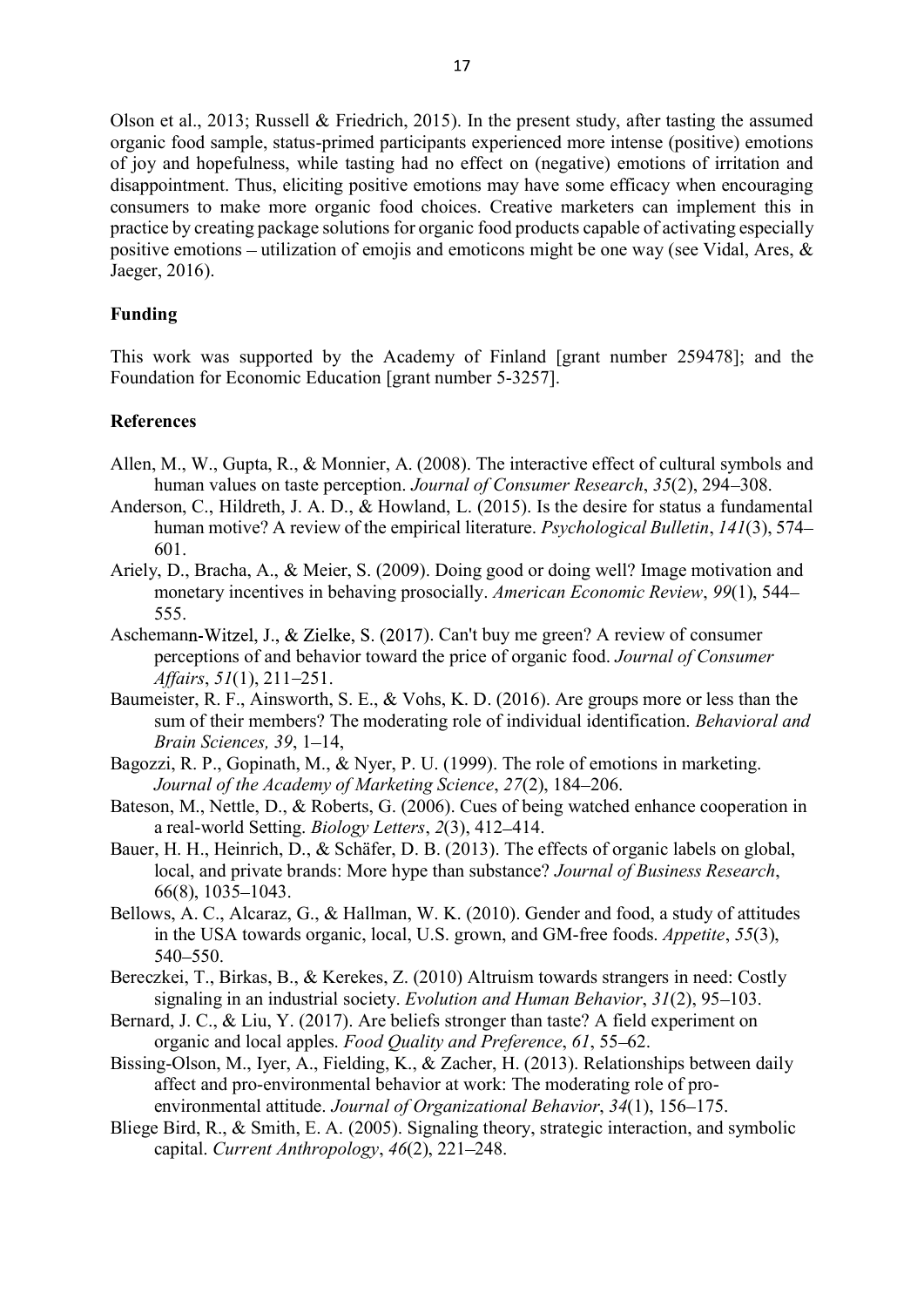- Boizot-Szantai, C., Hamza, O., & Soler, L. G. (2017). Organic consumption and diet choice: An analysis based on food purchase data in France. *Appetite*, 117, 17–28.
- Brick, C., Sherman, D. K., & Kim, H. S. (2017). "Green to be seen" and "brown to keep down": Visibility moderates the effect of identity on pro-environmental behavior. *Journal of Environmental Psychology, 51, 226–238.*
- Caracciolo, F., Cicia, G., Del Giudice, T., Cembalo, L., Krystallis, A., & Grunert, K. G. (2016). Human values and preferences for cleaner livestock production. *Journal of Cleaner Production, 112(1), 121-130.*
- Carfagna, L. B., Dubois, E. A., Fitzmaurice, C., Ouimette, M. Y., Schor, J. B., Willis, M., & Laidley, T. (2014). An emerging eco-habitus: The reconfiguration of high cultural capital practices among ethical consumers. *Journal of Consumer Culture*, *14*(2), 158 178.
- Cervellon, M-C., & Shammas, L. (2013). The value of sustainable luxury in mature markets: A customer-based approach. *Journal of Corporate Citizenship*, 52, 90–101.
- Chernev, A., & Blair, S. (2015). Doing well by doing good: The benevolent halo of corporate social responsibility. *Journal of Consumer Research*,  $41(6)$ , 1412–1425.
- Cohen, D. A., & Babey, S. H. (2012). Contextual influences on eating behaviours: heuristic processing and dietary choices. *Obesity Reviews*, 13(9), 766–779.
- Costa, S., Zepeda, L., & Sirieix, L (2014). Exploring the social value of organic food: A qualitative study in France. *International Journal of Consumer Studies*, 38(3), 228–237.
- Delgado, M. S., Harriger, J. L., & Khanna, N. (2015). The value of environmental status signaling. *Ecological Economics*, *111*(1), 1–11.
- Denver, S., & Jensen, J. D. (2014). Consumer preferences for organically and locally produced apples. *Food Quality and Preference*, 31, 129–134.
- Dubois, D., Rucker, D. D., & Galinsky, A. D. (2012). Super size me: Product size as a symbol of status. *Journal of Consumer Research*, 38(6), 1047–1062.
- Eastman, J. K., Goldsmith, R. E., & Flynn, L. R. (1999). Status consumption in consumer behavior: Scale development and validation. *Journal of Marketing Theory and Practice*, *7*(3), 41–52.
- Elliot, R. (2013). The taste for green: The possibilities and dynamics of status differentiation *through "green" consumption. Poetics,*  $41(3)$ *,*  $294-322$ *.*
- Ellison, B., Duff, B. R., Wang, Z., & White, T. B. (2016). Putting the organic label in context: Examining the interactions between the organic label, product type, and retail outlet. *Food Ouality and Preference*, 49, 140-150.
- Feinberg, J. M., & Aiello, J. R. (2006). Social facilitation: A test of competing theories. *Journal of applied social psychology, 36(5), 1087–1109.*
- Fitzsimons, G. M., Chartrand, T. L., & Fitzsimons, G. J. (2008). Automatic effects of brand exposure on motivated behavior: how apple makes you "think different". *Journal of Consumer Research*, 35(1), 21–35.
- Fotopoulos, C., & Krystallis, A. (2002). Purchasing motives and profile of the Greek organic consumer: a countrywide survey. *British Food Journal*, 104(9), 730–765.
- Griskevicius, V., & Kenrick, D. T. (2013). Fundamental motives for why we buy: how evolutionary needs influence consumer behavior. *Journal of Consumer Psychology*, *23*(3), 372 386.
- Griskevicius, V., Tybur, J. M., & Van den Bergh, B. (2010). Going green to be seen: Status, reputation, and conspicuous conservation. *Journal of Personality and Social Psychology*, 98(3), 392–404.
- Grunert, K. G., Hieke, S., & Wills, J. (2014). Sustainability labels on food products: Consumer motivation, understanding and use. *Food Policy*, *44*, 177 189.
- Guerin, B. (2010). *Social facilitation*. John Wiley & Sons, Inc.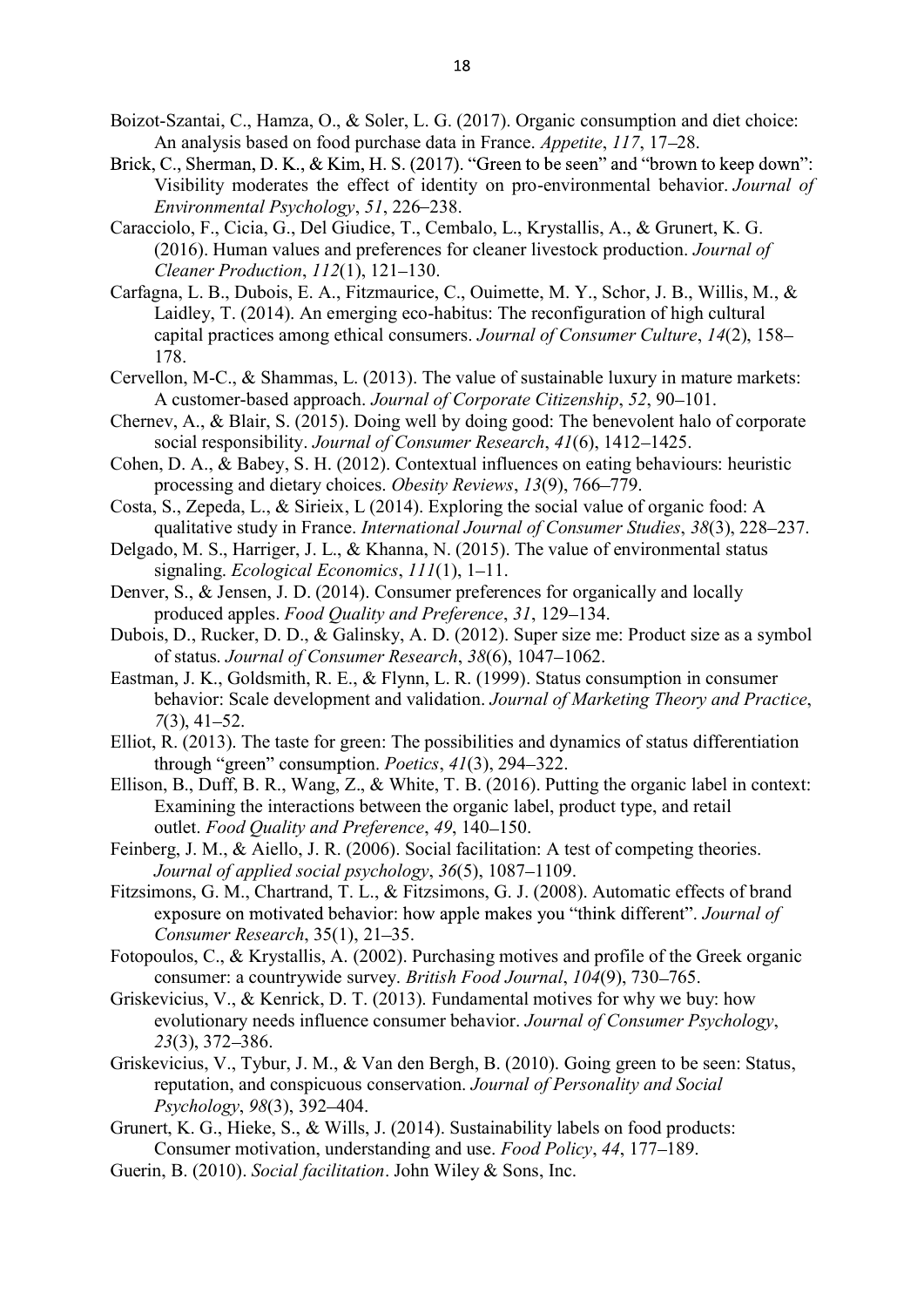- Gutjar, S., de Graaf, C., Kooijman, V., de Wijk, R. A., Nys, A., Ter Horst, G. J., & Jager, G. (2015). The role of emotions in food choice and liking. *Food Research International, 76,* 216 223.
- Hammou, K. A., Galib, M. H., & Melloul, J. (2013). The contributions of neuromarketing in marketing research. *Journal of Management Research*, *5*(4), 20.
- Hardy, C. L., & Van Vugt, M. (2006). Nice guys finish first: The competitive altruism hypothesis. *Personality and Social Psychology Bulletin*, 32(10), 1402–1413.
- Hemmerling, S., Hamm, U., & Spiller, A. (2015). Consumption behaviour regarding organic food from a marketing perspective—a literature review. *Organic Agriculture*, 5(4), 277-313.
- Hielmar, U. (2011). Consumers' purchase of organic food products. A matter of convenience and reflexive practices. *Appetite*, 56(2), 336–344.
- Hughner, R. S., McDonagh, P., Prothero, A., Shultz, C. J., & Stanton, J. (2007). Who are organic food consumers? A compilation and review of why people purchase organic food. *Journal of Consumer Behaviour*,  $6(2-3)$ , 94-110.
- IFOAM (2016). Organic in Europe: Prospects and developments 2016. https://shop.fibl.org/fileadmin/documents/shop/1708-organic-europe-2016.pdf Accessed 2 April 2017.
- Irmak, C., Block, L. G., & Fitzsimons, G. J. (2005). The placebo effect in marketing: Sometimes you just have to want it to work. *Journal of Marketing Research*, *42*(4), 406-409
- Jacquot, L., Berthaud, L., Sghaïr, A., Diep, C., & Brand, G. (2013). The influence of "tastiness" and "healthiness" labels in cheese flavor perception. *Chemosensory Perception*,  $6(2)$ , 53–59.
- Janiszewski, C., & Wyer, R. S. (2014). Content and process priming: A review. *Journal of Consumer Psychology*, 24(1), 96–118.
- Jensen, K. D., Denver, S., & Zanoli, R. (2011). Actual and potential development of consumer demand on the organic food market in Europe. *NJAS: Wageningen Journal of Life Sciences*,  $58(3)$ , 79-84.
- Jiang, Y., King, J. M., & Prinyawiwatkul, W. (2014). A review of measurement and relationships between food, eating behavior and emotion. *Trends in Food Science & Technology*, 36(1), 15–28.
- Kareklas, I., Carlson, J. R., & Muehling, D. D. (2014). 'I eat organic for my benefit and yours': Egoistic and altruistic considerations for purchasing organic food and their implications for advertising strategists. *Journal of Advertising*, 43(1), 18–32.
- Kimura, A., Mukawa, N., Yamamoto, M., Masura, T., Yuasa, M., Goto, S., Oka, T., & Wada, Y. (2012). The influence of reputational concerns on purchase intention of fair-trade foods among young Japanese adults. *Food Quality and Preference*, *26*(2), 204 210.
- Kniazeva, M., & Venkatesh, A. (2007). Food for thought: A study of food consumption in postmodern US culture. *Journal of Consumer Behaviour*, *6*(6), 419 435.
- Kurzban, R., Burton-Chellew, M. N., & West, S. A. (2015). The evolution of altruism in humans. *Annual Review of Psychology*, 66, 575–599.
- Köster, E. P. (2009). Diversity in the determinants of food choice: A psychological perspective. *Food Quality and Preference*, 20(2), 70–82.
- Köster, E. P., & Mojet, J. (2015). From mood to food and from food to mood: A psychological perspective on the measurement of food-related emotions in consumer research. *Food Research International*,  $76(2)$ , 180-191.
- Lawless, H. T., & Heymann, H. (2010). *Sensory evaluation of food: principles and practices*. New York: Springer.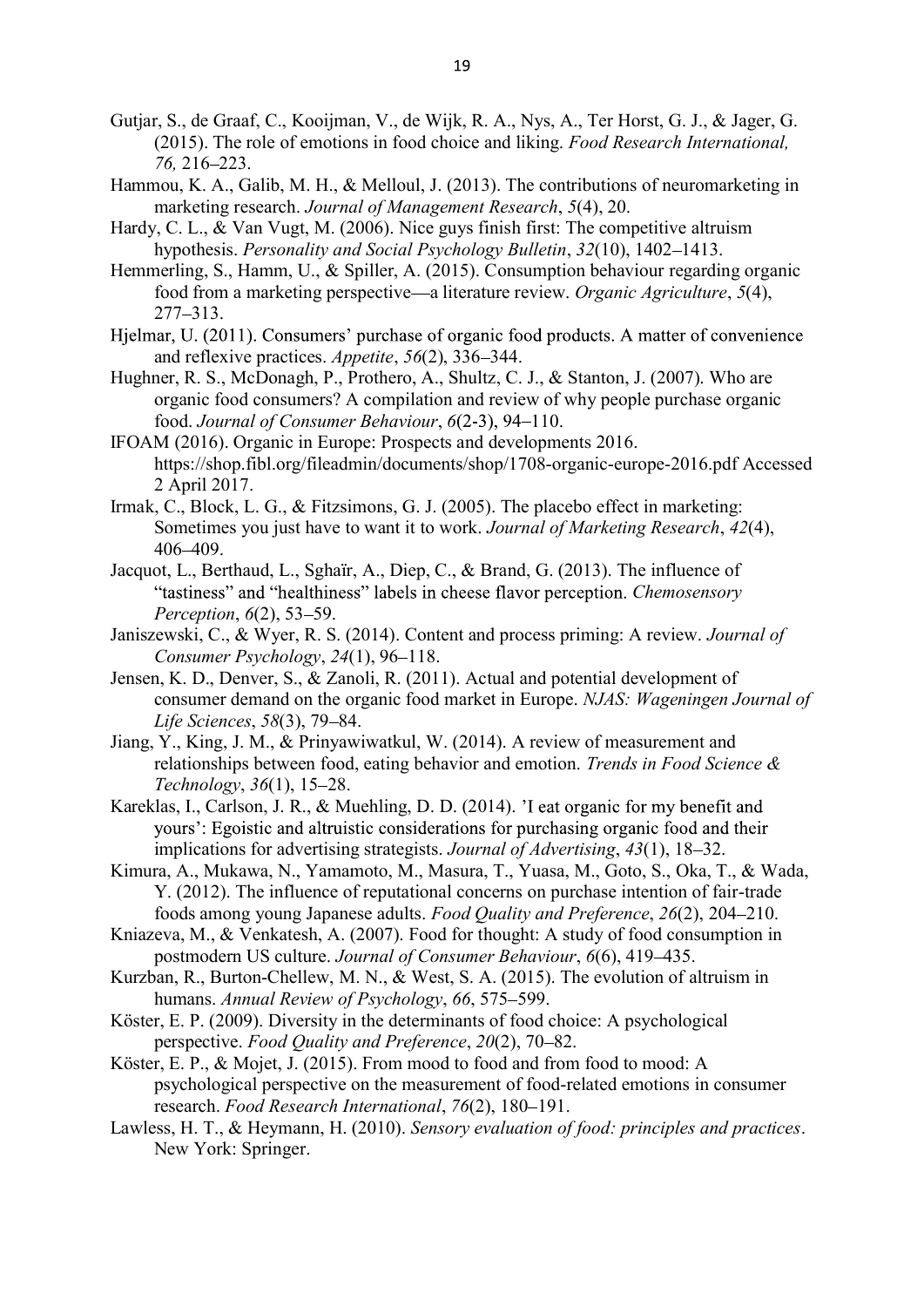- Lee, H. J., & Hwang, J. (2016). The driving role of consumers' perceived credence attributes in organic food purchase decisions: A comparison of two groups of consumers. *Food <u>Ouality and Preference</u>*, 54, 141–151.
- Lee, J., Ko, E., & Megehee, C. M. (2015). Social benefits of brand logos in presentation of self in cross and same gender influence contexts. *Journal of Business Research*, *68*(6), 1341 - 1349.
- Lee, W. J., Shimizu, M., Kniffin, K. M. & Wansink, B. (2013). You taste what you see: do organic labels bias taste perceptions? *Food Quality and Preference*, 29(1), 33–39.
- Luomala, H. T., Sirieix, L., & Tahir, R. (2009). Exploring emotional-eating patterns in different cultures: Toward a conceptual framework model. *Journal of International Consumer Marketing, 21(3), 231–245.*
- Madzharov, A. V., Block, L. G., & Morrin, M. (2015). The cool scent of power: effects of ambient scent on consumer preferences and choice behavior. *Journal of Marketing*,  $79(1)$ , 83-96.
- Magkos, F., Arvaniti, F., & Zampelas, A. (2006). Organic food: Buying more safety or just peace of mind? A critical review of the literature. *Critical Reviews in Food Science and Nutrition*, 46(1), 23–56.
- Magnusson, M. K., Arvola, A., Hursti, U., Aberg, L., & Sjoden, P. (2003). Choice of organic food is related to perceived consequences for human health and to environmentally friendly behaviour. *Appetite*, 40(2), 109–117.
- Maio, G. R., Pakizeh, A., Cheung, W. Y., & Rees, K. J. (2009). Changing, priming, and acting on values: effects via motivational relations in a circular model. *Journal of Personality and Social Psychology*, *97*(4), 699.
- Mandel, N., Petrova, P. K., & Cialdini, R. B. (2006). Images of success and the preference for luxury brands. *Journal of Consumer Psychology*, 16(1), 57–69.
- Marian, L., Chrysochou, P., Krystallis, A., & Thøgersen, J. (2014). The role of price as a product attribute in the organic food context: An exploration based on actual purchase data. *Food Quality and Preference*, 37, 52-60.
- Maynard, M. (2007). Say "hybrid" and many people will hear "Prius". The New York Times, July 4. http://www.nytimes.com/2007/07/04/business/04hybrid.html Accessed 2 April 2017.
- Memery, J., Angell, R., Megicks, P., & Lindgreen, A. (2015). Unpicking motives to purchase locally-produced food: Analysis of direct and moderation effects. *European Journal of Marketing*, 48(7-8), 1207–1233.
- Milinski, M., Semmann, D., Krambeck, H-J., & Marotzke, J. (2006). Stabilizing the earth's climate is not a losing game: Supporting evidence from public goods experiments. *Proceedings of the National Academy of Sciences, USA*, *103*(11), 3994 3998.
- Naderi, I., & Strutton, D. (2015). I support sustainability but only when doing so reflects fabulously on me: Can green narcissists be cultivated? *Journal of Macromarketing*, 35<sup>(1)</sup>, 70–83.
- Nelissen, R. M. A., & Meijers, M. H. C. (2011). Social benefits of luxury brands as costly signals of wealth and status. *Evolution and Human Behavior*, 32(5), 343–355.
- Nenkov, G. Y., & Scott, M. L. (2014). "So cute I could eat it up": priming effects of cute products on indulgent consumption. *Journal of Consumer Research*, 41(2), 326–341.
- Ng, M., Chaya, C., & Hort, J. (2013). The influence of sensory and packaging cues on both liking and emotional, abstract and functional conceptualisations. *Food Quality and Preference*, 29(2), 146–156.
- Noppers, E. H., Keizer, K., Bolderdijk, J. W., & Steg, L. (2014). The adoption of sustainable innovations: Driven by symbolic and environmental motives. *Global Environmental Change, 25, 52–62.*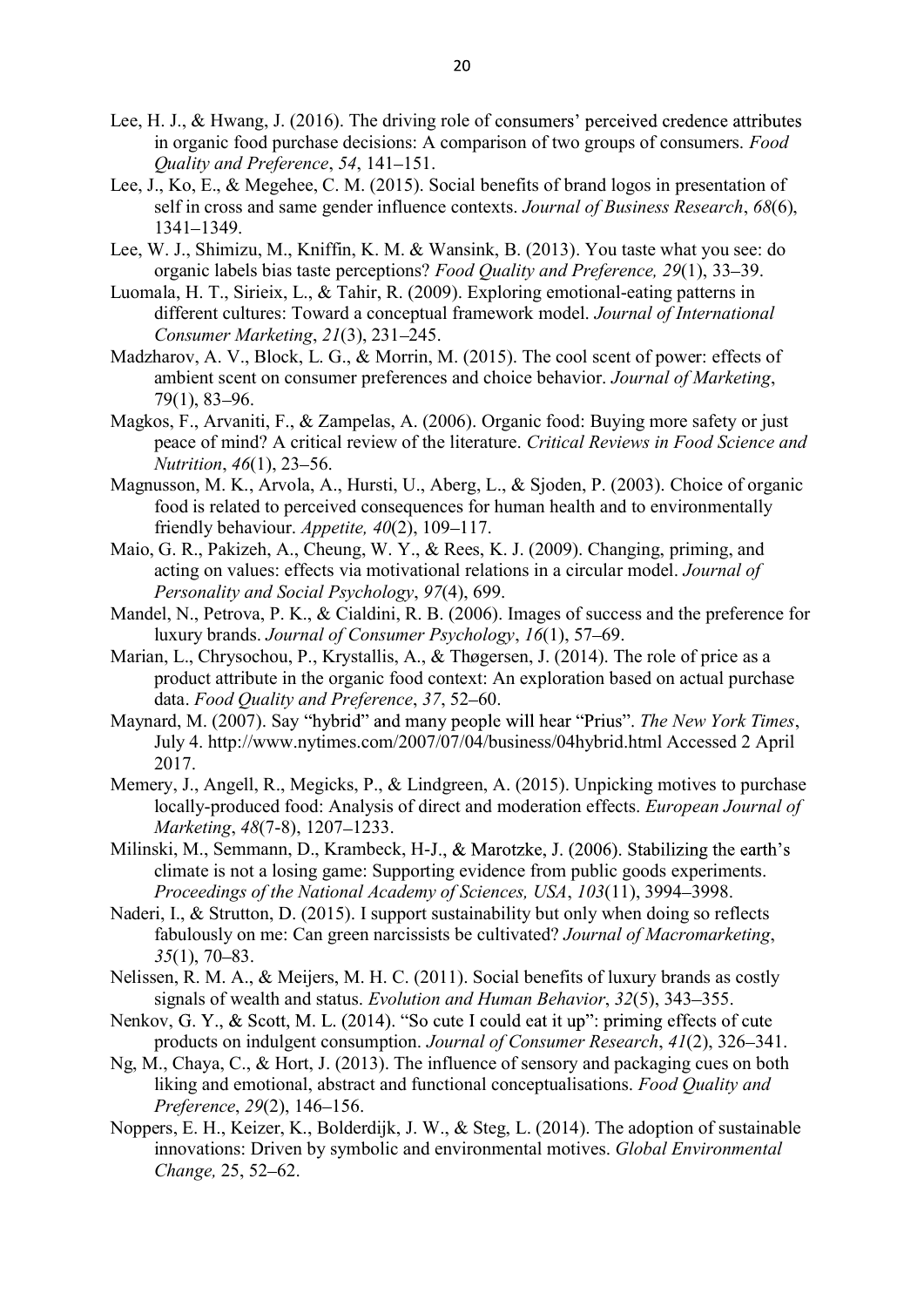- Nuttavuthisit, K., & Thøgersen, J. (2017). The importance of consumer trust for the emergence of a market for green products: The case of organic food. *Journal of Business Ethics*, *110*(2), 323-337.
- Onwezen, M. C. (2015). I did good, and we did bad: The impact of collective versus private emotions on pro-environmental food consumption. *Food Research International*, *76*(2),  $261 - 268$ .
- Paasovaara, R., Luomala, H. T., Pohjanheimo, T., & Sandell, M. (2012). Understanding consumers' brand-induced food taste perception: A comparison of 'brand familiarity'and 'consumer value-brand symbolism (in) congruity'-accounts. *Journal of Consumer Behaviour*,  $11(1)$ ,  $11-20$ .
- Padel, S., & Foster, C. (2005). Exploring the gap between attitudes and behaviour: Understanding why consumers buy or do not buy organic food. *British Food Journal, 107*(8), 606–625.
- Park, J. K., & John, D. R. (2014). I think I can, I think I can: Brand use, self-efficacy, and performance. *Journal of Marketing Research*, 51(2), 233–247.
- Plassmann, H., Ramsøy, T. Z., & Milosavljevic, M. (2012). Branding the brain: A critical review and outlook. *Journal of Consumer Psychology*, 22(1), 18–36.
- Pohjanheimo, T., Paasovaara, R., Luomala, H., & Sandell, M. (2010). Food choice motives and bread liking of consumers embracing hedonistic and traditional values. *Appetite*, *54*(1), 170–180.
- Puska, P., Kurki, S., Lähdesmäki, M., Siltaoja, M., & Luomala, H. (2016). Male-male status signaling through favoring organic foods: Is the signaler perceived and treated as a friend or a foe? *Psychology & Marketing*, 28(8), 843–855.
- Rana, J., & Paul, J. (2017). Consumer behavior and purchase intention for organic food: A review and research agenda. *Journal of Retailing and Consumer Services*, 38, 157–165.
- Reisch, L., Eberle, U., & Lorek, S. (2013). Sustainable food consumption: an overview of contemporary issues and policies. *Sustainability: Science, Practice, & Policy*, *9*(2), 7 25.
- Roberts, G. (1998). Competitive altruism: From reciprocity to the handicap principle. *Proceedings of the Royal Society of London, Series B*, *265*, 427 431.
- Rousmans, S., Robin, O., Dittmar, A., & Vernet-Maury, E. (2000). Autonomic nervous system responses associated with primary tastes. *Chemical Senses*, 25(6), 709–718.
- Rucker, D. D., & Galinsky, A. D. (2008). Desire to acquire: Powerlessness and compensatory consumption. *Journal of Consumer Research*, *35*(2), 257 267.
- Russell, S. V., & Freidrich, E. (2015). The relationship between emotions and workplace pro environmental behaviors. In J. Robertson, & J. Barling (Eds.), *The psychology of green organizations* (pp. 141–163). New York: Oxford University Press.
- Saad, G. (2016). On the method of evolutionary psychology and its applicability to consumer research. *Journal of Marketing Research*, 54(3), 464-477.
- Scalco, A., Noventa, S., Sartori, R., & Ceschi, A. (2017). Predicting organic food consumption: A meta-analytic structural equation model based on the theory of planned behavior. *Appetite*, 112(1), 235–248.
- Schleenbecker, R., & Hamm, U. (2013). Consumers' perception of organic product characteristics. A review. *Appetite*, 71(1), 420–429.
- Schlosser, A. E. (2015). The sweet taste of gratitude: Feeling grateful increases choice and consumption of sweets. *Journal of Consumer Psychology*, 25(4), 561–576.
- Schouteten, J. J., Gellynck, X., De Bourdeaudhuij, I., Sas, B., Bredie, W. L. P., Perez-Cueto, F. J. A., & De Steur, H. (2017). Comparison of response formats and concurrent hedonic measures for optimal use of the EmoSensory® Wheel. *Food Research International*, 93, 33-42.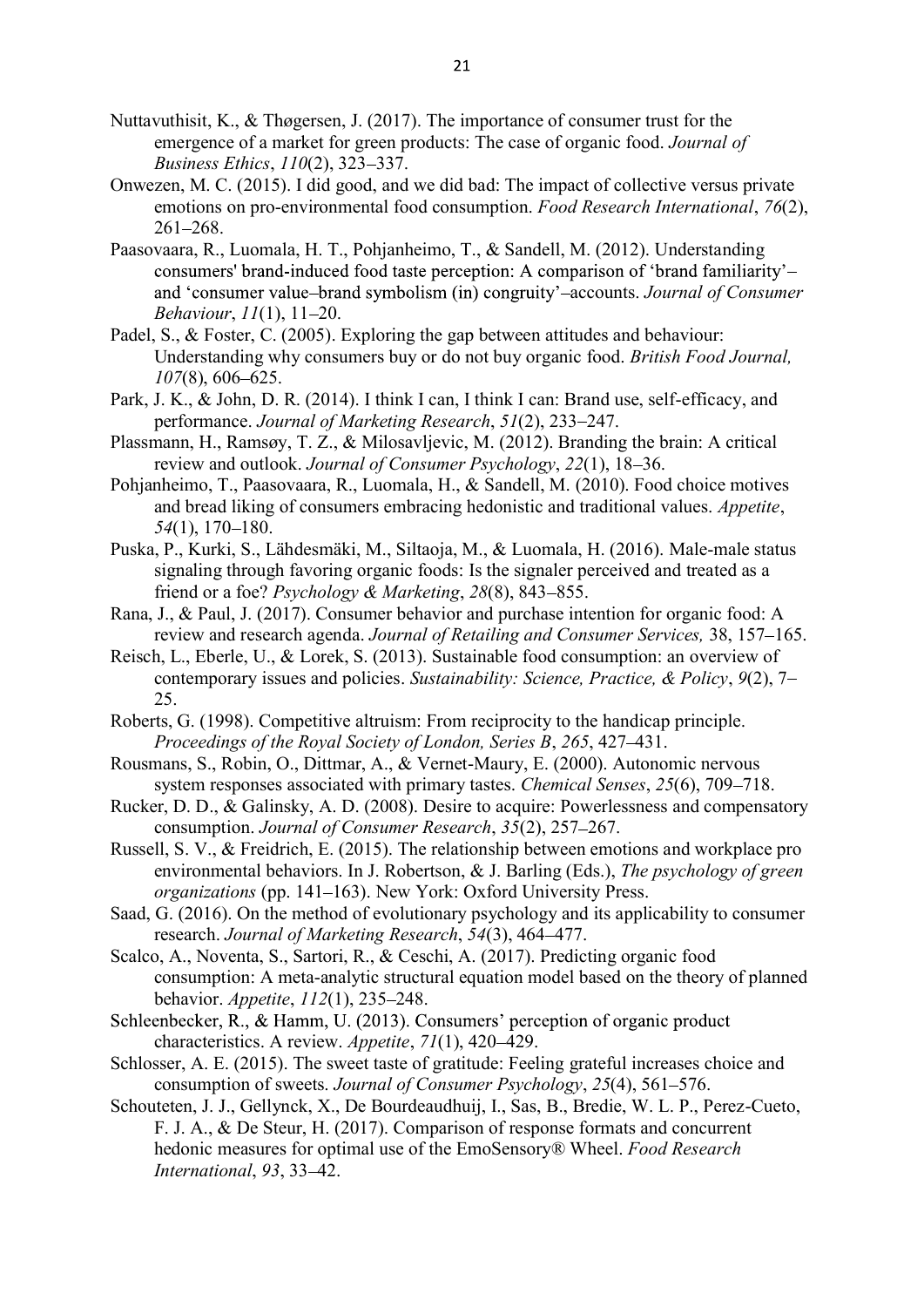- Schwartz, S. H. (2010). Basic values: How they motivate and inhibit prosocial behavior. *Prosocial Motives, Emotions, and Behavior: The Better Angels of our Nature*, *14*, 221 241.
- Schösler, H., de Boer, J., Boersema, J. J., & Aiking, H. (2015). Meat and masculinity among young Chinese, Turkish and Dutch adults in the Netherlands. *Appetite*, *89*(1), 152 159.
- Sengupta, J., & Zhou, R. (2007). Understanding impulsive eaters' choice behaviors: The motivational influences of regulatory focus. *Journal of Marketing Research*, *44*(2), 297 - 308.
- Sexton, S. E., & Sexton, A. L. (2014). Conspicuous conservation: The Prius halo and willingness to pay for environmental bona fides. *Journal of Environmental Economics and Management, 67(3), 303-317.*
- Sirgy, M. J. (1982). Self-concept in consumer behavior: A critical review. *Journal of Consumer Research, 9(3), 287–300.*
- Soler, M. (2012). Costly signaling, ritual and cooperation: Evidence from Candomblé, an Afro Brazilian religion. *Evolution and Human Behavior*, 33(4), 346–356.
- Spinelli, S., Masi, C., Dinnella, C., Zoboli, G. P., & Monteleone, E. (2014). How does it make you feel? A new approach to measuring emotions in food product experience. *Food <u>Ouality and Preference</u>*, 37, 109–122.
- Stöckli, S., Stämpfli, A. E., Messner, C., & Brunner, T. A. (2016). An (un)healthy poster: When environmental cues affect consumers' food choices at vending machines. *Appetite*, 96(1), 368–374.
- Thøgersen, J. (2017). Sustainable food consumption in the nexus between national context and private lifestyle: A multi-level study. *Food Quality and Preference*, *55*, 16 25.
- Thøgersen, J., Jorgensen, A-K., & Sandager, S. (2012). Consumer decision making regarding a "green" everyday product. *Psychology & Marketing*, 29(4), 187–197.
- Thomson, D. M. H. (2007). SensoEmotional optimisation of food products and brands. In H. MacFie (Eds.), *Consumer-led food product development* (pp. 281–303). Cambridge: Woodhead Publishing Limited.
- Thomson, D. M. H., & Crocker, C. (2015). Application of conceptual profiling in brand, packaging and product development. *Food Ouality and Preference*, 40, 343–353.
- Thomson, D. M. H., Crocker, C., & Marketo, G. (2010). Linking sensory characteristics to emotions: An example using dark chocolate. *Food Quality and Preference, 21*(8), 1117-1125.
- Tukker, A. (2015). Priorities for sustainable consumption policies. In L. A. Reisch, & J. Thøgersen (Eds.), *Handbook of research on sustainable consumption* (pp.145–160). Cheltenham, UK: Edward Elgar Publishing.
- Uziel, L. (2007). Individual differences in the social facilitation effect: A review and metaanalysis. *Journal of Research in Personality*, 41(3), 579–601.
- Van der Wal, A. J., Van Horen, F., & Grinstein, A. (2016). The paradox of 'green to be seen': Green high-status shoppers excessively use (branded) shopping bags. *International Journal of Research in Marketing*, 33(1), 216-219.
- Van Doorn, J., & Verhoef, P. C. (2011). Willingness to pay for organic products: Differences between virtue and vice foods. *International Journal of Research in Marketing*, *28*(3),  $167 - 180$ .
- Van Vugt, M., & Iredale, W. (2013). Men behaving nicely: Public goods as peacock tails. *British Journal of Psychology, 104(1), 3–13.*
- Vidal, L., Ares, G., & Jaeger, S. R. (2016). Use of emoticon and emoji in tweets for foodrelated emotional expression. *Food Quality and Preference*, 49, 119–128.